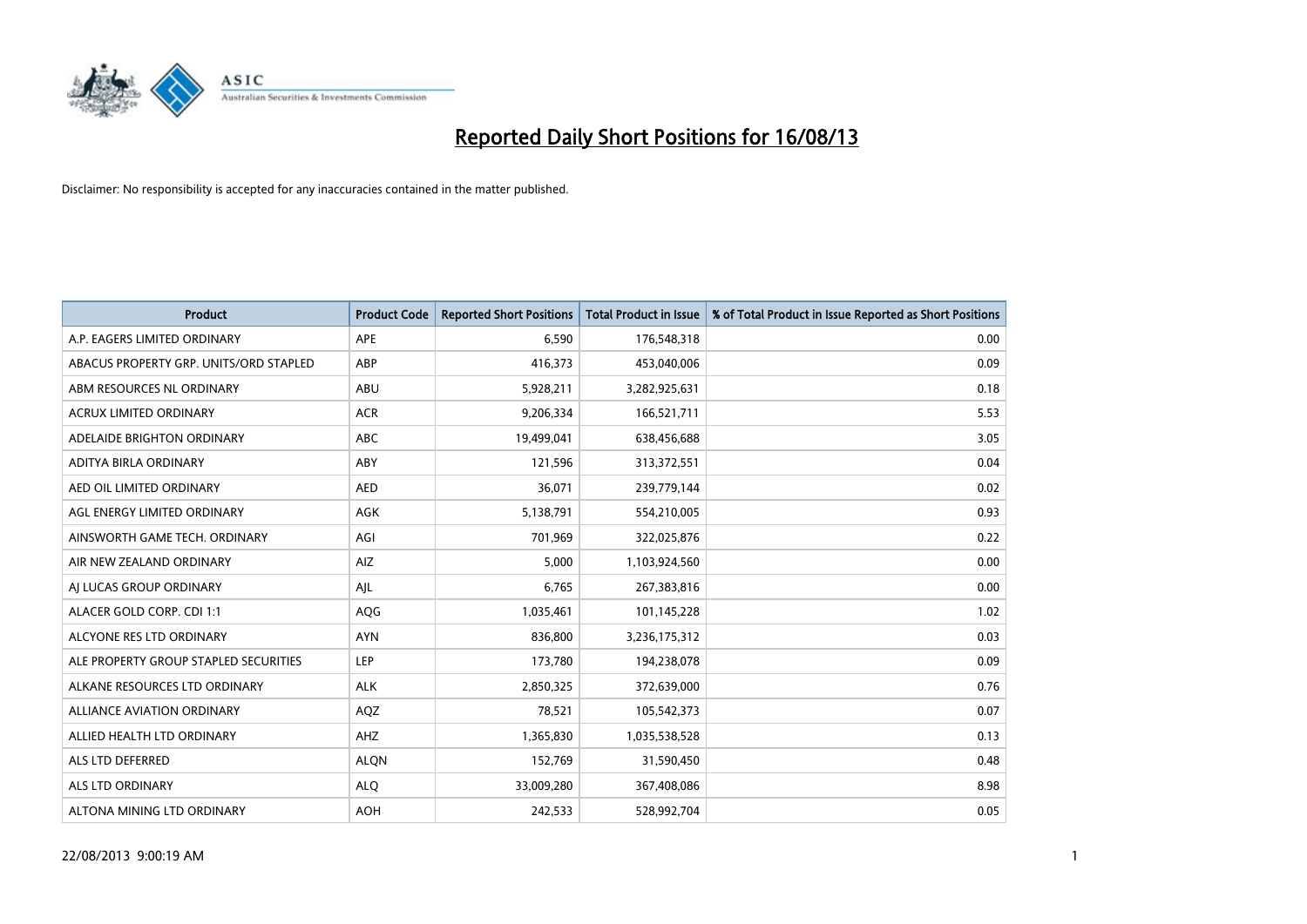

| <b>Product</b>                          | <b>Product Code</b> | <b>Reported Short Positions</b> | <b>Total Product in Issue</b> | % of Total Product in Issue Reported as Short Positions |
|-----------------------------------------|---------------------|---------------------------------|-------------------------------|---------------------------------------------------------|
| ALUMINA LIMITED ORDINARY                | <b>AWC</b>          | 177,992,697                     | 2,806,225,615                 | 6.34                                                    |
| AMALGAMATED HOLDINGS ORDINARY           | <b>AHD</b>          | 856                             | 157,759,109                   | 0.00                                                    |
| AMCOM TELECOMM. ORDINARY                | AMM                 | 1,019,513                       | 244,557,101                   | 0.42                                                    |
| AMCOR LIMITED ORDINARY                  | AMC                 | 3,663,565                       | 1,206,684,923                 | 0.30                                                    |
| AMP LIMITED ORDINARY                    | AMP                 | 25,707,529                      | 2,944,564,649                 | 0.87                                                    |
| AMPELLA MINING ORDINARY                 | AMX                 | 640,082                         | 248,000,493                   | 0.26                                                    |
| ANGLOGOLD ASHANTI CDI 5:1               | AGG                 | 9                               | 89,207,765                    | 0.00                                                    |
| ANSELL LIMITED ORDINARY                 | <b>ANN</b>          | 10,061,417                      | 130,617,963                   | 7.70                                                    |
| ANTARES ENERGY LTD ORDINARY             | <b>AZZ</b>          | 396,897                         | 255,000,000                   | 0.16                                                    |
| ANZ BANKING GRP LTD ORDINARY            | ANZ                 | 12,210,694                      | 2,743,569,323                 | 0.45                                                    |
| APA GROUP STAPLED SECURITIES            | APA                 | 11,726,010                      | 835,750,807                   | 1.40                                                    |
| APN NEWS & MEDIA ORDINARY               | <b>APN</b>          | 18,852,868                      | 661,526,586                   | 2.85                                                    |
| AQUARIUS PLATINUM. ORDINARY             | <b>AOP</b>          | 7,458,529                       | 486,851,336                   | 1.53                                                    |
| AQUILA RESOURCES ORDINARY               | <b>AQA</b>          | 15,222,678                      | 411,804,442                   | 3.70                                                    |
| ARAFURA RESOURCE LTD ORDINARY           | ARU                 | 8,367                           | 441,270,644                   | 0.00                                                    |
| ARB CORPORATION ORDINARY                | ARP                 | 832,166                         | 72,481,302                    | 1.15                                                    |
| ARDENT LEISURE GROUP STAPLED SECURITIES | AAD                 | 3,106,866                       | 397,803,987                   | 0.78                                                    |
| ARISTOCRAT LEISURE ORDINARY             | ALL                 | 8,891,271                       | 551,418,047                   | 1.61                                                    |
| <b>ARRIUM LTD ORDINARY</b>              | ARI                 | 38, 161, 216                    | 1,355,433,903                 | 2.82                                                    |
| ASCIANO LIMITED ORDINARY                | <b>AIO</b>          | 19,980,229                      | 975,385,664                   | 2.05                                                    |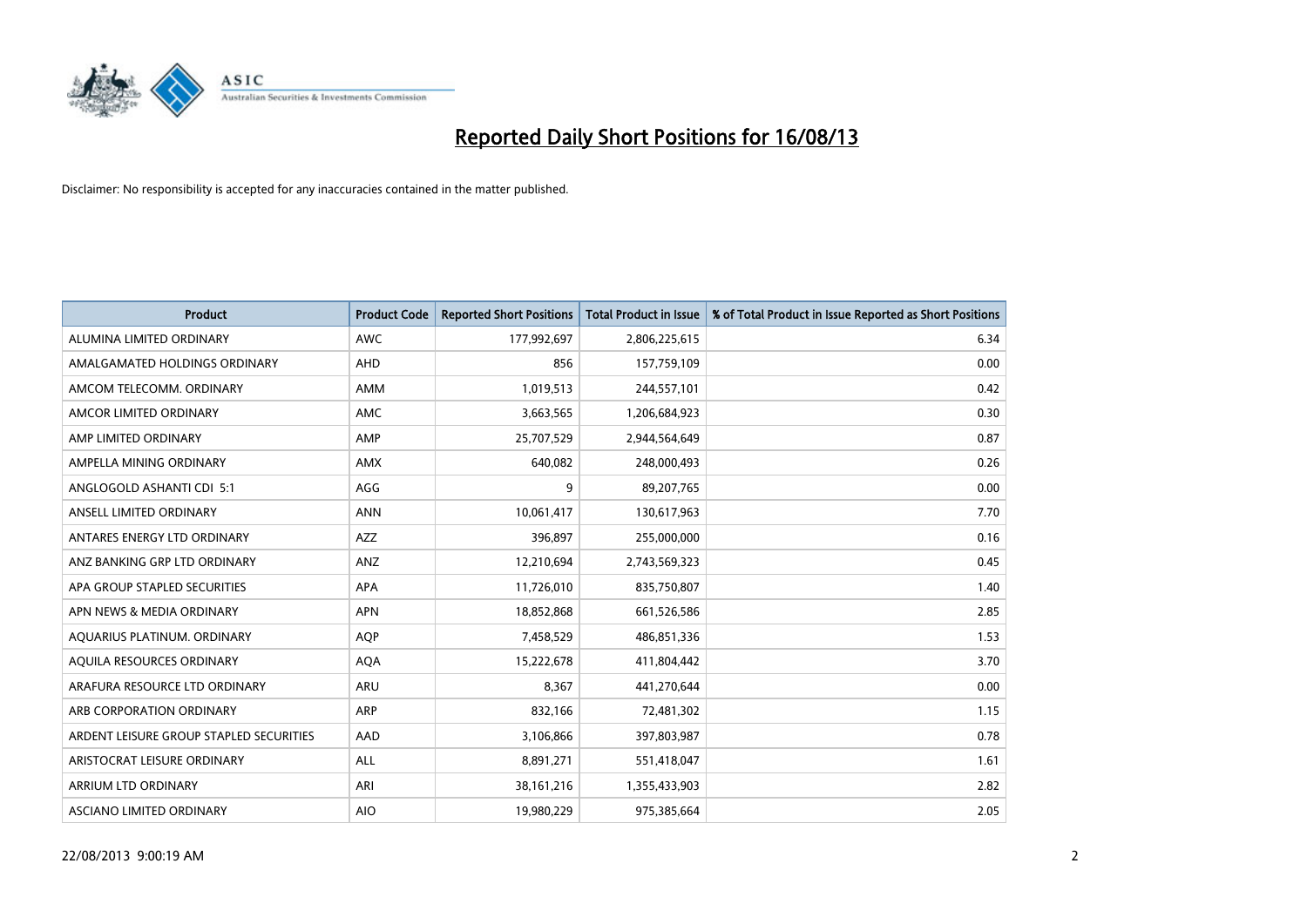

| <b>Product</b>                            | <b>Product Code</b> | <b>Reported Short Positions</b> | <b>Total Product in Issue</b> | % of Total Product in Issue Reported as Short Positions |
|-------------------------------------------|---------------------|---------------------------------|-------------------------------|---------------------------------------------------------|
| ASG GROUP LIMITED ORDINARY                | ASZ                 | 1,542,515                       | 206,720,839                   | 0.75                                                    |
| ASPEN GROUP ORD/UNITS STAPLED             | <b>APZ</b>          | 994,067                         | 1,192,665,422                 | 0.08                                                    |
| ASTRO JAP PROP GROUP STAPLED US PROHIBIT. | AJA                 | 9,624                           | 67,211,752                    | 0.01                                                    |
| ASX LIMITED ORDINARY                      | <b>ASX</b>          | 2,000,057                       | 193,595,162                   | 1.03                                                    |
| ATLAS IRON LIMITED ORDINARY               | <b>AGO</b>          | 43,688,847                      | 909,718,409                   | 4.80                                                    |
| AUCKLAND INTERNATION ORDINARY             | <b>AIA</b>          | 6,035                           | 1,322,564,489                 | 0.00                                                    |
| AURIZON HOLDINGS LTD ORDINARY             | AZJ                 | 1,379,073                       | 2,137,284,503                 | 0.06                                                    |
| AURORA OIL & GAS ORDINARY                 | <b>AUT</b>          | 5,746,390                       | 448,785,778                   | 1.28                                                    |
| AUSDRILL LIMITED ORDINARY                 | ASL                 | 21,402,025                      | 312,277,224                   | 6.85                                                    |
| AUSENCO LIMITED ORDINARY                  | AAX                 | 1,492,139                       | 123,527,574                   | 1.21                                                    |
| AUSTAL LIMITED ORDINARY                   | ASB                 | 572,214                         | 346,007,639                   | 0.17                                                    |
| AUSTBROKERS HOLDINGS ORDINARY             | <b>AUB</b>          | 7,254                           | 58,148,980                    | 0.01                                                    |
| AUSTIN ENGINEERING ORDINARY               | ANG                 | 353,379                         | 73,164,403                    | 0.48                                                    |
| AUSTRALAND PROPERTY STAPLED SECURITY      | <b>ALZ</b>          | 1,224,802                       | 578,324,670                   | 0.21                                                    |
| AUSTRALIAN AGRICULT. ORDINARY             | AAC                 | 3,064,336                       | 313,113,358                   | 0.98                                                    |
| <b>AUSTRALIAN EDUCATION UNITS</b>         | <b>AEU</b>          | 4,127                           | 175,465,397                   | 0.00                                                    |
| AUSTRALIAN INFR LTD ORDINARY              | <b>AIX</b>          | 76,125                          | 620,733,944                   | 0.01                                                    |
| AUSTRALIAN PHARM, ORDINARY                | API                 | 216,341                         | 488,115,883                   | 0.04                                                    |
| <b>AUTOMOTIVE HOLDINGS ORDINARY</b>       | <b>AHE</b>          | 617,169                         | 260,579,682                   | 0.24                                                    |
| AVJENNINGS LIMITED ORDINARY               | <b>AVJ</b>          | 2,191,391                       | 384,423,851                   | 0.57                                                    |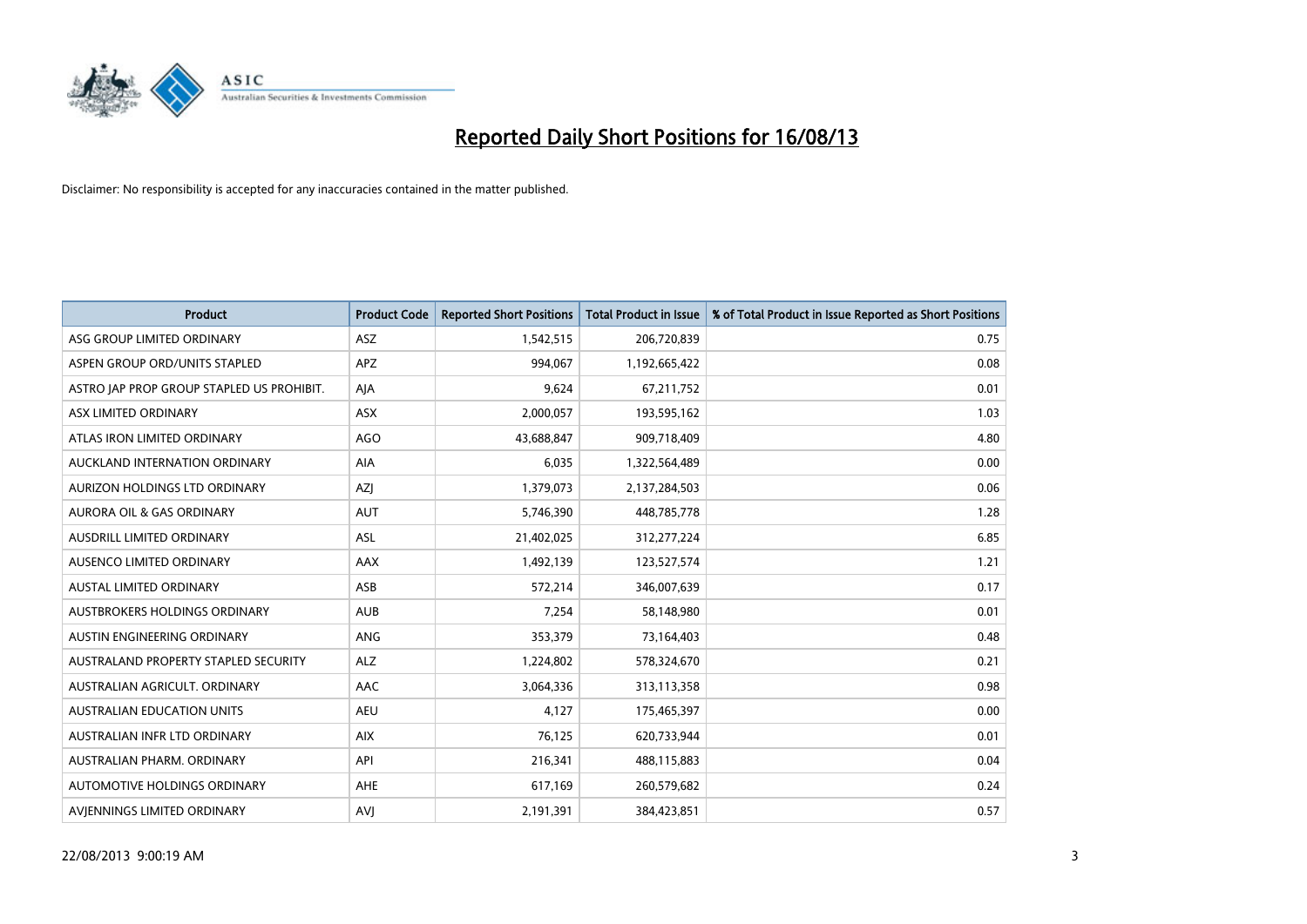

| <b>Product</b>                         | <b>Product Code</b> | <b>Reported Short Positions</b> | <b>Total Product in Issue</b> | % of Total Product in Issue Reported as Short Positions |
|----------------------------------------|---------------------|---------------------------------|-------------------------------|---------------------------------------------------------|
| AWE LIMITED ORDINARY                   | <b>AWE</b>          | 1,304,349                       | 522,116,985                   | 0.25                                                    |
| BANDANNA ENERGY ORDINARY               | <b>BND</b>          | 21,682,385                      | 528,481,199                   | 4.10                                                    |
| BANK OF QUEENSLAND. ORDINARY           | <b>BOQ</b>          | 6,506,325                       | 319,809,993                   | 2.03                                                    |
| <b>BASE RES LIMITED ORDINARY</b>       | <b>BSE</b>          | 4,093,730                       | 561,840,029                   | 0.73                                                    |
| BATHURST RES NZ LTD ORDINARY           | <b>BRL</b>          | 44,966,882                      | 699,247,997                   | 6.43                                                    |
| <b>BC IRON LIMITED ORDINARY</b>        | <b>BCI</b>          | 559,049                         | 123,453,630                   | 0.45                                                    |
| BEACH ENERGY LIMITED ORDINARY          | <b>BPT</b>          | 22,722,587                      | 1,269,399,183                 | 1.79                                                    |
| BEADELL RESOURCE LTD ORDINARY          | <b>BDR</b>          | 59,305,374                      | 788,277,280                   | 7.52                                                    |
| <b>BEGA CHEESE LTD ORDINARY</b>        | <b>BGA</b>          | 52,717                          | 151,866,050                   | 0.03                                                    |
| BENDIGO AND ADELAIDE ORDINARY          | <b>BEN</b>          | 13,394,498                      | 407,213,324                   | 3.29                                                    |
| BERKELEY RESOURCES ORDINARY            | <b>BKY</b>          | 588,351                         | 179,393,323                   | 0.33                                                    |
| <b>BHP BILLITON LIMITED ORDINARY</b>   | <b>BHP</b>          | 13,508,833                      | 3,211,691,105                 | 0.42                                                    |
| <b>BILLABONG ORDINARY</b>              | <b>BBG</b>          | 22,769,070                      | 478,944,292                   | 4.75                                                    |
| <b>BIONOMICS LIMITED ORDINARY</b>      | <b>BNO</b>          | 4,350                           | 411,210,182                   | 0.00                                                    |
| <b>BLACKMORES LIMITED ORDINARY</b>     | <b>BKL</b>          | 6,265                           | 16,973,764                    | 0.04                                                    |
| BLACKTHORN RESOURCES ORD US PROHIBITED | <b>BTR</b>          | 433,444                         | 164,285,950                   | 0.26                                                    |
| BLUESCOPE STEEL LTD ORDINARY           | <b>BSL</b>          | 2,962,684                       | 558,733,728                   | 0.53                                                    |
| <b>BOART LONGYEAR ORDINARY</b>         | <b>BLY</b>          | 42,420,339                      | 461,163,412                   | 9.20                                                    |
| <b>BOOM LOGISTICS ORDINARY</b>         | <b>BOL</b>          | 125                             | 470,598,576                   | 0.00                                                    |
| BORAL LIMITED. ORDINARY                | <b>BLD</b>          | 56,322,770                      | 774,000,641                   | 7.28                                                    |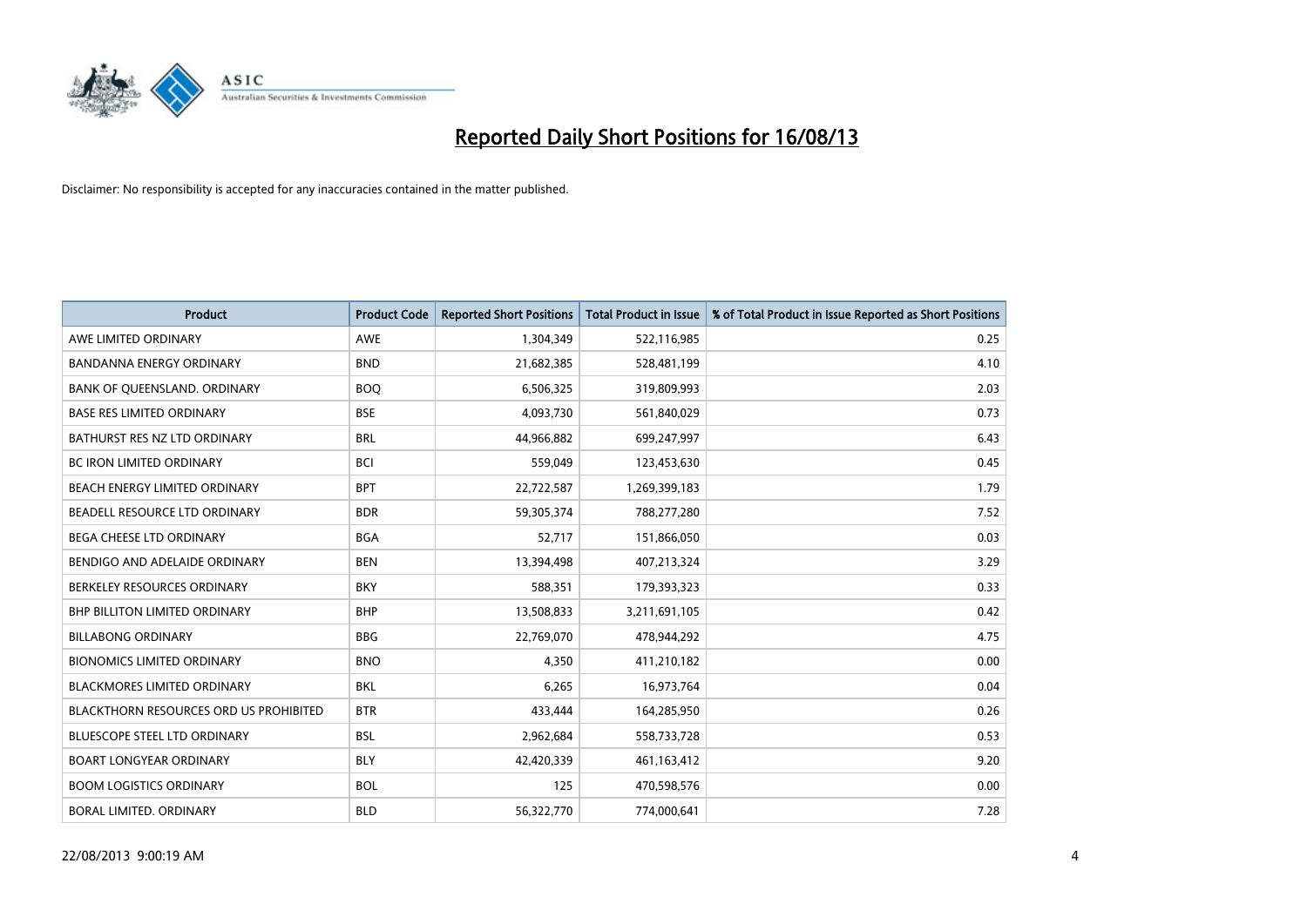

| <b>Product</b>                      | <b>Product Code</b> | <b>Reported Short Positions</b> | <b>Total Product in Issue</b> | % of Total Product in Issue Reported as Short Positions |
|-------------------------------------|---------------------|---------------------------------|-------------------------------|---------------------------------------------------------|
| <b>BRADKEN LIMITED ORDINARY</b>     | <b>BKN</b>          | 16,633,582                      | 169,240,662                   | 9.83                                                    |
| <b>BRAMBLES LIMITED ORDINARY</b>    | <b>BXB</b>          | 2,391,252                       | 1,557,435,403                 | 0.15                                                    |
| <b>BREVILLE GROUP LTD ORDINARY</b>  | <b>BRG</b>          | 5,794,408                       | 130,095,322                   | 4.45                                                    |
| BRICKWORKS LIMITED ORDINARY         | <b>BKW</b>          | 12,322                          | 147,818,132                   | 0.01                                                    |
| <b>BROCKMAN MINING LTD ORDINARY</b> | <b>BCK</b>          | 90,995                          | 7,894,482,131                 | 0.00                                                    |
| BT INVESTMENT MNGMNT ORDINARY       | <b>BTT</b>          | 69,448                          | 278,100,237                   | 0.02                                                    |
| <b>BURU ENERGY ORDINARY</b>         | <b>BRU</b>          | 10,584,126                      | 295,336,429                   | 3.58                                                    |
| <b>BWP TRUST ORDINARY UNITS</b>     | <b>BWP</b>          | 12,657,710                      | 537,753,954                   | 2.35                                                    |
| CABCHARGE AUSTRALIA ORDINARY        | CAB                 | 11,674,155                      | 120,430,683                   | 9.69                                                    |
| CALTEX AUSTRALIA ORDINARY           | <b>CTX</b>          | 1,717,699                       | 270,000,000                   | 0.64                                                    |
| CAPE LAMBERT RES LTD ORDINARY       | <b>CFE</b>          | 703,833                         | 679,691,942                   | 0.10                                                    |
| CARABELLA RES LTD ORDINARY          | <b>CLR</b>          | 100,000                         | 152,361,547                   | 0.07                                                    |
| <b>CARBON ENERGY ORDINARY</b>       | <b>CNX</b>          | 117,995                         | 786,889,705                   | 0.01                                                    |
| <b>CARDNO LIMITED ORDINARY</b>      | CDD                 | 10,324,046                      | 143,726,327                   | 7.18                                                    |
| CARNARVON PETROLEUM ORDINARY        | <b>CVN</b>          | 39,246                          | 934,109,501                   | 0.00                                                    |
| CARSALES.COM LTD ORDINARY           | <b>CRZ</b>          | 2,160,677                       | 236,201,964                   | 0.91                                                    |
| CASH CONVERTERS ORDINARY            | CCV                 | 2,944,673                       | 423,861,025                   | 0.69                                                    |
| CEDAR WOODS PROP. ORDINARY          | <b>CWP</b>          | 60,250                          | 73,359,551                    | 0.08                                                    |
| CENTRAL PETROLEUM ORDINARY          | <b>CTP</b>          | 756,248                         | 1,546,078,845                 | 0.05                                                    |
| CERAMIC FUEL CELLS ORDINARY         | <b>CFU</b>          | 311,204                         | 1,591,941,620                 | 0.02                                                    |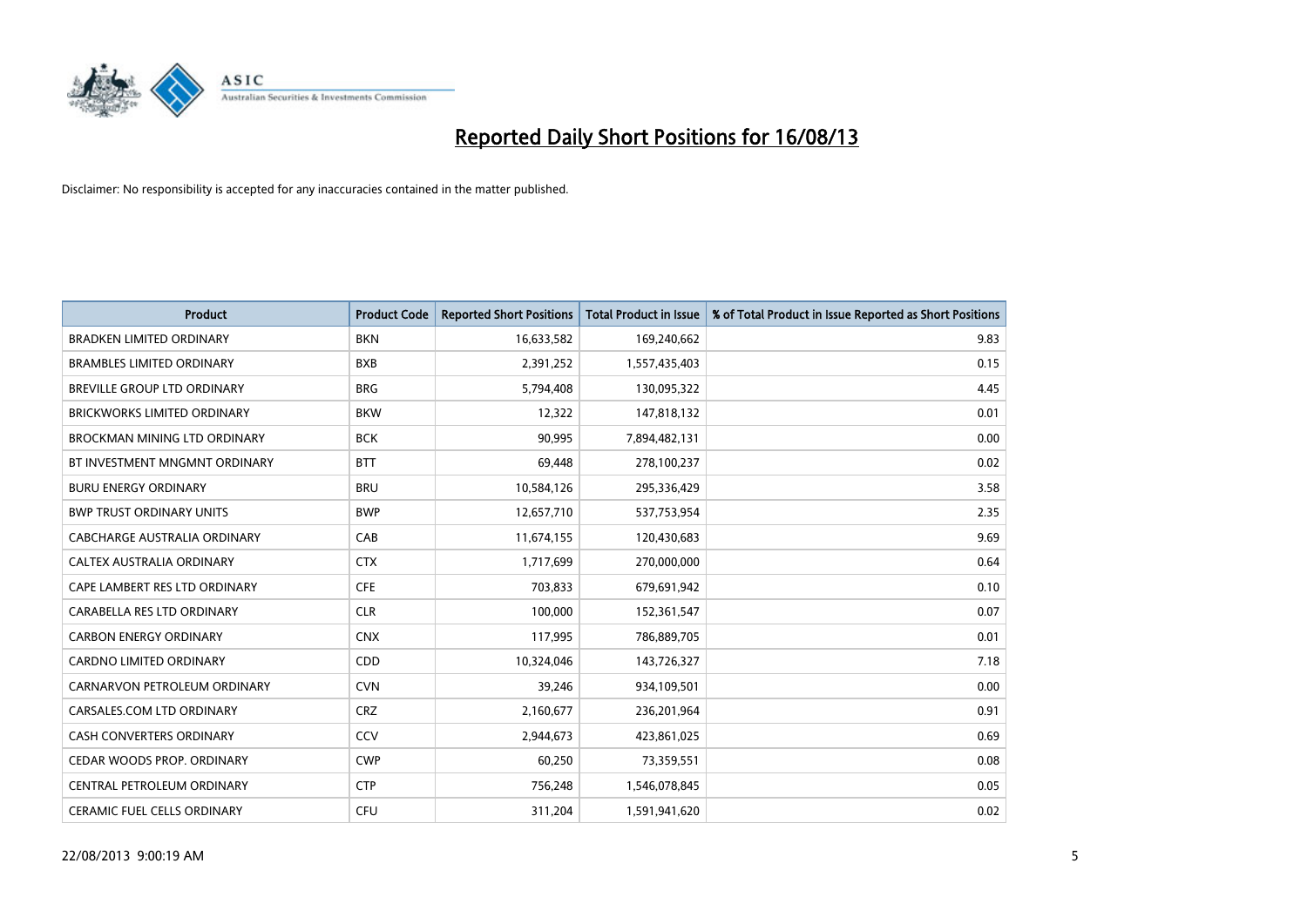

| <b>Product</b>                          | <b>Product Code</b> | <b>Reported Short Positions</b> | <b>Total Product in Issue</b> | % of Total Product in Issue Reported as Short Positions |
|-----------------------------------------|---------------------|---------------------------------|-------------------------------|---------------------------------------------------------|
| CFS RETAIL TRUST GRP STAPLED SECURITIES | <b>CFX</b>          | 71,368,568                      | 2,828,495,659                 | 2.52                                                    |
| CHALLENGER DIV.PRO. STAPLED UNITS       | <b>CDI</b>          | 1,446                           | 214,101,013                   | 0.00                                                    |
| <b>CHALLENGER LIMITED ORDINARY</b>      | <b>CGF</b>          | 3,091,124                       | 530,862,585                   | 0.58                                                    |
| CHANDLER MACLEOD LTD ORDINARY           | <b>CMG</b>          | 283,170                         | 469,679,390                   | 0.06                                                    |
| CHARTER HALL GROUP STAPLED US PROHIBIT. | CHC                 | 349,484                         | 302,262,312                   | 0.12                                                    |
| <b>CHARTER HALL RETAIL UNITS</b>        | CQR                 | 4,359,977                       | 337,582,974                   | 1.29                                                    |
| <b>CHORUS LIMITED ORDINARY</b>          | <b>CNU</b>          | 60.940                          | 389,299,049                   | 0.02                                                    |
| CITIGOLD CORP LTD ORDINARY              | <b>CTO</b>          | 153,427                         | 1,352,907,765                 | 0.01                                                    |
| <b>CLOUGH LIMITED ORDINARY</b>          | <b>CLO</b>          | 1,092,888                       | 777,090,670                   | 0.14                                                    |
| COAL OF AFRICA LTD ORDINARY             | <b>CZA</b>          | 426                             | 1,048,368,613                 | 0.00                                                    |
| <b>COALSPUR MINES LTD ORDINARY</b>      | <b>CPL</b>          | 9,308,773                       | 641,244,435                   | 1.45                                                    |
| COCA-COLA AMATIL ORDINARY               | <b>CCL</b>          | 14,554,982                      | 763,590,249                   | 1.91                                                    |
| <b>COCHLEAR LIMITED ORDINARY</b>        | <b>COH</b>          | 5,802,860                       | 57,040,932                    | 10.17                                                   |
| <b>COCKATOO COAL ORDINARY</b>           | <b>COK</b>          | 10,812,085                      | 1,021,101,465                 | 1.06                                                    |
| <b>CODAN LIMITED ORDINARY</b>           | <b>CDA</b>          | 796,754                         | 176,926,104                   | 0.45                                                    |
| <b>COFFEY INTERNATIONAL ORDINARY</b>    | COF                 | 41,002                          | 255,833,165                   | 0.02                                                    |
| <b>COLLECTION HOUSE ORDINARY</b>        | <b>CLH</b>          | 620,528                         | 115,437,740                   | 0.54                                                    |
| <b>COLLINS FOODS LTD ORDINARY</b>       | <b>CKF</b>          | 528,002                         | 93,000,003                    | 0.57                                                    |
| COMMONWEALTH BANK, ORDINARY             | <b>CBA</b>          | 12,865,737                      | 1,611,928,836                 | 0.80                                                    |
| COMMONWEALTH PROP ORDINARY UNITS        | <b>CPA</b>          | 39,924,042                      | 2,347,003,413                 | 1.70                                                    |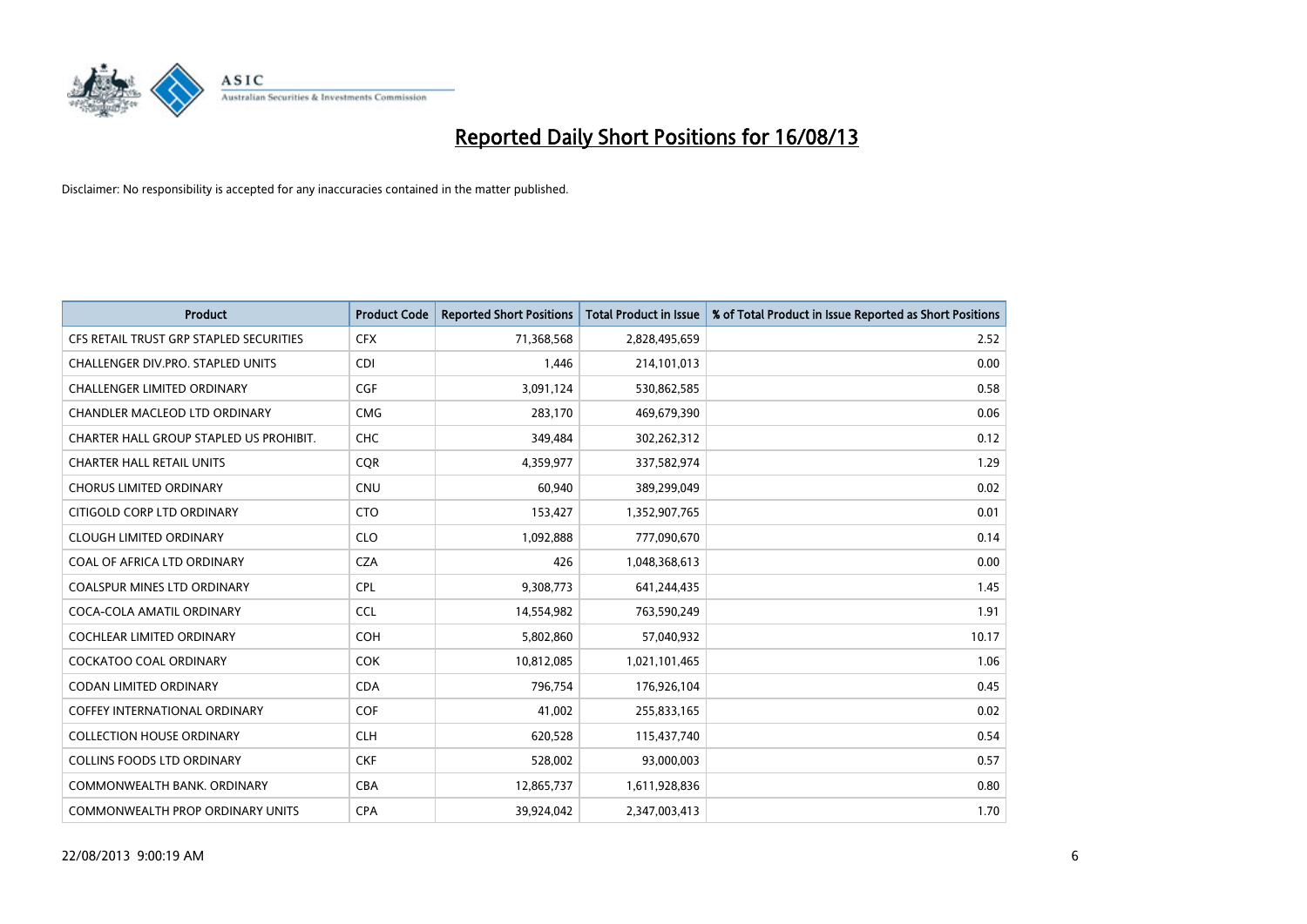

| <b>Product</b>                          | <b>Product Code</b> | <b>Reported Short Positions</b> | Total Product in Issue | % of Total Product in Issue Reported as Short Positions |
|-----------------------------------------|---------------------|---------------------------------|------------------------|---------------------------------------------------------|
| <b>COMPASS RESOURCES ORDINARY</b>       | <b>CMR</b>          | 7,472                           | 1,403,744,100          | 0.00                                                    |
| <b>COMPUTERSHARE LTD ORDINARY</b>       | <b>CPU</b>          | 9,428,388                       | 556,203,079            | 1.70                                                    |
| <b>CORP TRAVEL LIMITED ORDINARY</b>     | <b>CTD</b>          | 243,397                         | 78,081,184             | 0.31                                                    |
| <b>CREDIT CORP GROUP ORDINARY</b>       | <b>CCP</b>          | 22,415                          | 45,932,899             | 0.05                                                    |
| <b>CROMWELL PROP STAPLED SECURITIES</b> | <b>CMW</b>          | 1,047,398                       | 1,713,934,942          | 0.06                                                    |
| <b>CROWE HORWATH AUS ORDINARY</b>       | <b>CRH</b>          | 1,027,804                       | 269,665,096            | 0.38                                                    |
| <b>CROWN LIMITED ORDINARY</b>           | <b>CWN</b>          | 4,263,754                       | 728,394,185            | 0.59                                                    |
| <b>CSG LIMITED ORDINARY</b>             | CSV                 | 50,079                          | 278,155,477            | 0.02                                                    |
| <b>CSL LIMITED ORDINARY</b>             | <b>CSL</b>          | 904,628                         | 487,091,966            | 0.19                                                    |
| <b>CSR LIMITED ORDINARY</b>             | <b>CSR</b>          | 36,482,115                      | 506,000,315            | 7.21                                                    |
| <b>CUDECO LIMITED ORDINARY</b>          | CDU                 | 7,826,568                       | 205,017,174            | 3.82                                                    |
| DART ENERGY LTD ORDINARY                | <b>DTE</b>          | 15,456,062                      | 878,789,752            | 1.76                                                    |
| DATA#3 LIMITED ORDINARY                 | <b>DTL</b>          | 133,927                         | 153,974,950            | 0.09                                                    |
| DAVID JONES LIMITED ORDINARY            | <b>DJS</b>          | 66,310,023                      | 535,002,401            | 12.39                                                   |
| DECMIL GROUP LIMITED ORDINARY           | <b>DCG</b>          | 3,281,775                       | 168,203,219            | 1.95                                                    |
| DEEP YELLOW LIMITED ORDINARY            | <b>DYL</b>          | 100,002                         | 1,562,794,247          | 0.01                                                    |
| DEXUS PROPERTY GROUP STAPLED UNITS      | <b>DXS</b>          | 15,577,090                      | 4,701,957,390          | 0.33                                                    |
| DISCOVERY METALS LTD ORDINARY           | <b>DML</b>          | 13,333,052                      | 486,986,451            | 2.74                                                    |
| DOMINO PIZZA ENTERPR ORDINARY           | <b>DMP</b>          | 360,423                         | 70,192,674             | 0.51                                                    |
| DORAY MINERALS LTD ORDINARY             | <b>DRM</b>          | 17,473                          | 141,866,768            | 0.01                                                    |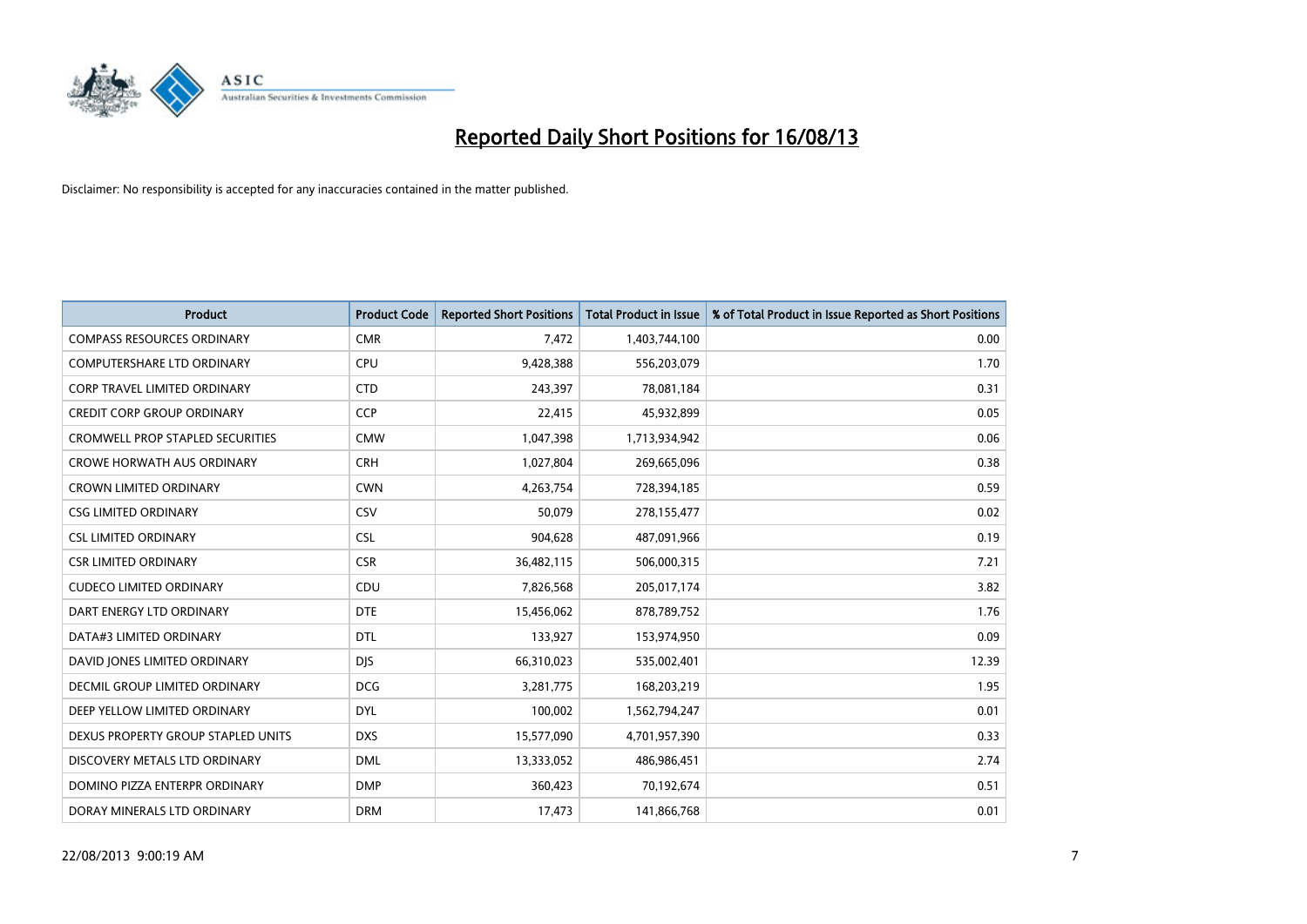

| <b>Product</b>                       | <b>Product Code</b> | <b>Reported Short Positions</b> | <b>Total Product in Issue</b> | % of Total Product in Issue Reported as Short Positions |
|--------------------------------------|---------------------|---------------------------------|-------------------------------|---------------------------------------------------------|
| DOWNER EDI LIMITED ORDINARY          | <b>DOW</b>          | 11,111,618                      | 433,409,429                   | 2.56                                                    |
| DRILLSEARCH ENERGY ORDINARY          | <b>DLS</b>          | 15,656,397                      | 427,753,371                   | 3.66                                                    |
| DUET GROUP STAPLED US PROHIBIT.      | <b>DUE</b>          | 434,064                         | 1,188,651,841                 | 0.04                                                    |
| DULUXGROUP LIMITED ORDINARY          | <b>DLX</b>          | 3,366,907                       | 377,019,430                   | 0.89                                                    |
| <b>DWS LTD ORDINARY</b>              | <b>DWS</b>          | 463,550                         | 132,362,763                   | 0.35                                                    |
| ECHO ENTERTAINMENT ORDINARY          | EGP                 | 2,903,822                       | 825,672,730                   | 0.35                                                    |
| ELDERS LIMITED ORDINARY              | <b>ELD</b>          | 18,246,298                      | 455,013,329                   | 4.01                                                    |
| ELEMENTAL MINERALS ORDINARY          | <b>ELM</b>          | 4,955                           | 288,587,228                   | 0.00                                                    |
| ELEMENTOS LIMITED ORDINARY           | <b>ELT</b>          | 16                              | 188,638,746                   | 0.00                                                    |
| <b>EMECO HOLDINGS ORDINARY</b>       | <b>EHL</b>          | 20,345,900                      | 599,675,707                   | 3.39                                                    |
| <b>ENDEAVOUR MIN CORP CDI 1:1</b>    | <b>EVR</b>          | 271,711                         | 101,150,560                   | 0.27                                                    |
| ENERGY RESOURCES ORDINARY 'A'        | ERA                 | 12,366,908                      | 517,725,062                   | 2.39                                                    |
| <b>ENERGY WORLD CORPOR, ORDINARY</b> | <b>EWC</b>          | 25,484,032                      | 1,734,166,672                 | 1.47                                                    |
| <b>ENVESTRA LIMITED ORDINARY</b>     | <b>ENV</b>          | 5,835,964                       | 1,796,808,474                 | 0.32                                                    |
| EQUATORIAL RES LTD ORDINARY          | EQX                 | 8                               | 121,885,353                   | 0.00                                                    |
| ESERVGLOBAL LIMITED ORDINARY         | ESV                 | 7,244,497                       | 249,045,997                   | 2.91                                                    |
| EVOLUTION MINING LTD ORDINARY        | <b>EVN</b>          | 28,698,596                      | 708,092,989                   | 4.05                                                    |
| FAIRFAX MEDIA LTD ORDINARY           | <b>FXI</b>          | 341,450,596                     | 2,351,955,725                 | 14.52                                                   |
| <b>FANTASTIC HOLDINGS ORDINARY</b>   | <b>FAN</b>          | 30,639                          | 103,068,398                   | 0.03                                                    |
| <b>FAR LTD ORDINARY</b>              | <b>FAR</b>          | 23,036,061                      | 2,499,846,742                 | 0.92                                                    |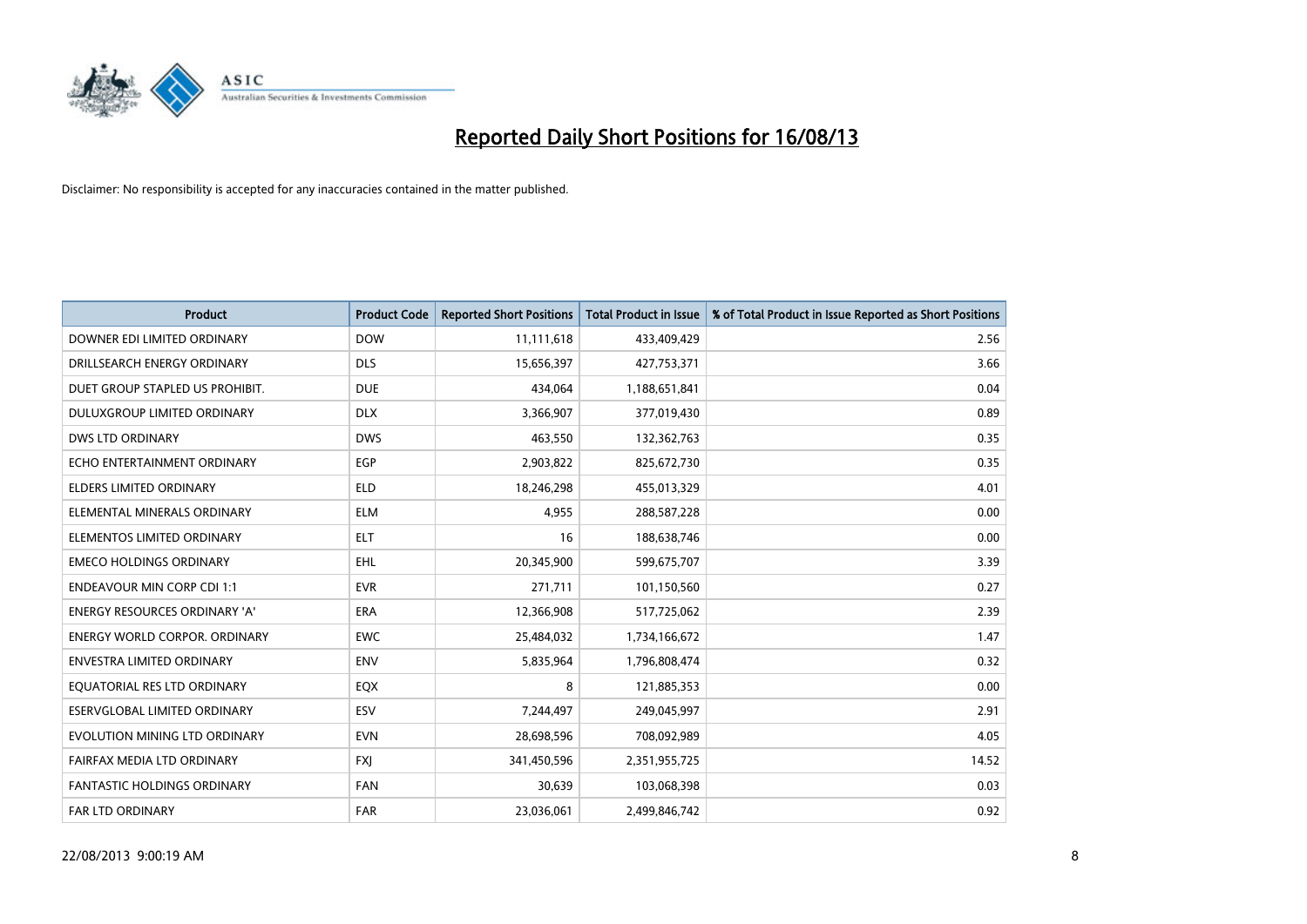

| <b>Product</b>                         | <b>Product Code</b> | <b>Reported Short Positions</b> | <b>Total Product in Issue</b> | % of Total Product in Issue Reported as Short Positions |
|----------------------------------------|---------------------|---------------------------------|-------------------------------|---------------------------------------------------------|
| FEDERATION CNTRES ORD/UNIT STAPLED SEC | <b>FDC</b>          | 5,606,401                       | 1,427,641,565                 | 0.39                                                    |
| FINBAR GROUP LIMITED ORDINARY          | <b>FRI</b>          | 4,902                           | 218,006,169                   | 0.00                                                    |
| FISHER & PAYKEL H. ORDINARY            | <b>FPH</b>          | 230,999                         | 546,536,964                   | 0.04                                                    |
| FKP PROPERTY GROUP STAPLED SECURITIES  | <b>FKP</b>          | 9,360,184                       | 321,578,705                   | 2.91                                                    |
| FLEETWOOD CORP ORDINARY                | <b>FWD</b>          | 2,443,723                       | 60,522,619                    | 4.04                                                    |
| FLETCHER BUILDING ORDINARY             | <b>FBU</b>          | 3,927,072                       | 686,096,427                   | 0.57                                                    |
| FLEXIGROUP LIMITED ORDINARY            | <b>FXL</b>          | 970                             | 302,305,394                   | 0.00                                                    |
| <b>FLIGHT CENTRE ORDINARY</b>          | <b>FLT</b>          | 10,192,137                      | 100,430,746                   | 10.15                                                   |
| FLINDERS MINES LTD ORDINARY            | <b>FMS</b>          | 5,398,017                       | 1,824,843,676                 | 0.30                                                    |
| <b>FOCUS MINERALS LTD ORDINARY</b>     | <b>FML</b>          | 35,795,632                      | 9,137,375,877                 | 0.39                                                    |
| FORGE GROUP LIMITED ORDINARY           | FGE                 | 880,609                         | 86,169,014                    | 1.02                                                    |
| <b>FORTESCUE METALS GRP ORDINARY</b>   | <b>FMG</b>          | 166,988,271                     | 3,113,798,659                 | 5.36                                                    |
| <b>G.U.D. HOLDINGS ORDINARY</b>        | GUD                 | 6,066,482                       | 71,341,319                    | 8.50                                                    |
| <b>G8 EDUCATION LIMITED ORDINARY</b>   | <b>GEM</b>          | 2,880,310                       | 273,190,260                   | 1.05                                                    |
| <b>GALAXY RESOURCES ORDINARY</b>       | GXY                 | 6,421,494                       | 782,446,347                   | 0.82                                                    |
| <b>GENETIC TECHNOLOGIES ORDINARY</b>   | GTG                 | 62,940                          | 506,027,375                   | 0.01                                                    |
| <b>GEODYNAMICS LIMITED ORDINARY</b>    | GDY                 | 850                             | 406,452,608                   | 0.00                                                    |
| GI DYNAMICS, INC CDI US PROHIBITED     | GID                 | 2,000                           | 389,977,755                   | 0.00                                                    |
| <b>GINDALBIE METALS LTD ORDINARY</b>   | GBG                 | 55,564,011                      | 1,492,944,820                 | 3.72                                                    |
| <b>GOODMAN FIELDER. ORDINARY</b>       | GFF                 | 50,474,259                      | 1,955,559,207                 | 2.58                                                    |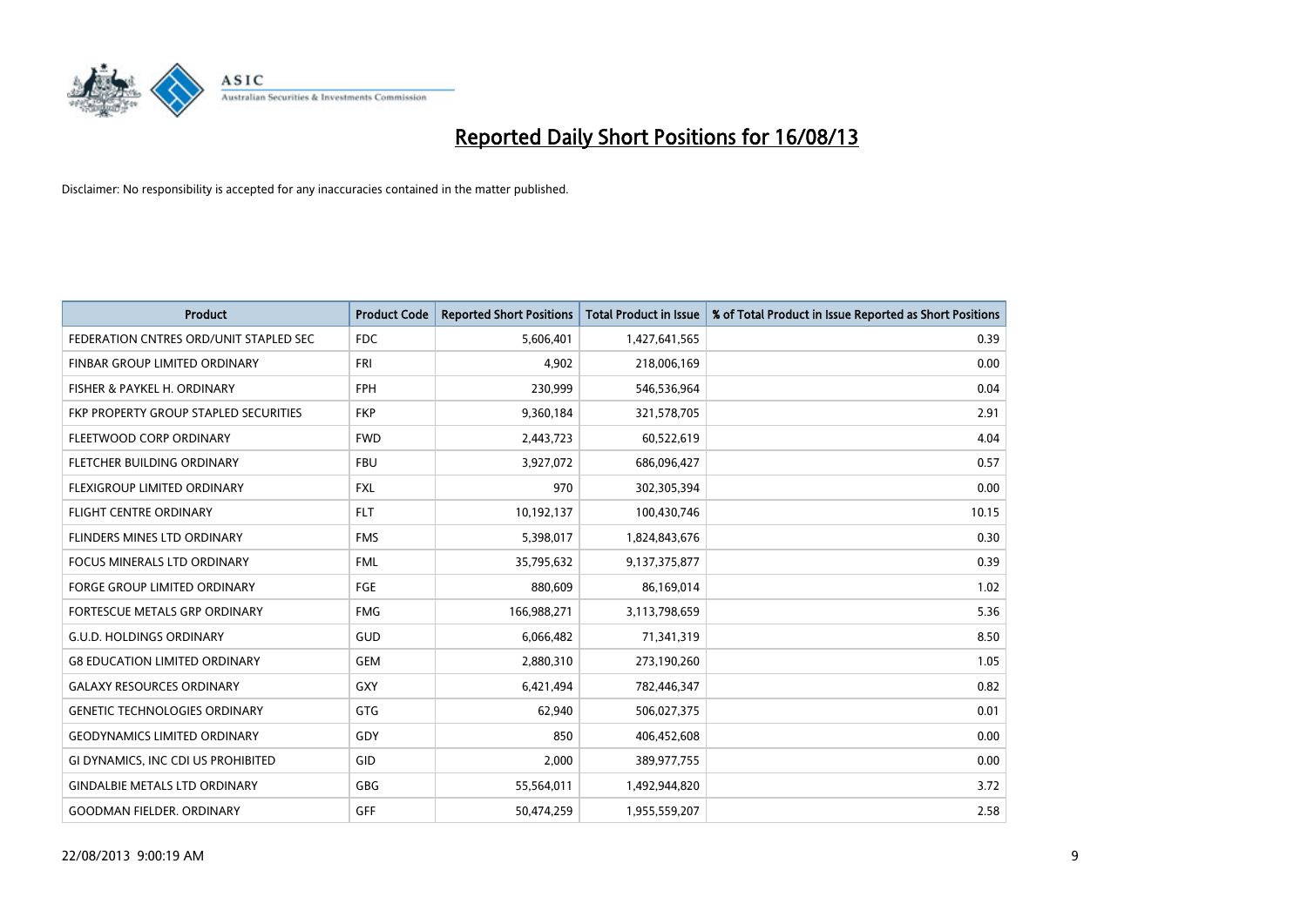

| Product                                          | <b>Product Code</b> | <b>Reported Short Positions</b> | <b>Total Product in Issue</b> | % of Total Product in Issue Reported as Short Positions |
|--------------------------------------------------|---------------------|---------------------------------|-------------------------------|---------------------------------------------------------|
| <b>GOODMAN GROUP STAPLED</b>                     | <b>GMG</b>          | 3,678,853                       | 1,713,233,947                 | 0.21                                                    |
| <b>GPT GROUP STAPLED SEC.</b>                    | <b>GPT</b>          | 4,232,943                       | 1,742,852,344                 | 0.24                                                    |
| <b>GRAINCORP LIMITED A CLASS ORDINARY</b>        | <b>GNC</b>          | 93,898                          | 228,855,628                   | 0.04                                                    |
| <b>GRANGE RESOURCES, ORDINARY</b>                | GRR                 | 6,269,625                       | 1,156,492,195                 | 0.54                                                    |
| <b>GREENLAND MIN EN LTD ORDINARY</b>             | GGG                 | 5,680,639                       | 572,720,096                   | 0.99                                                    |
| <b>GROWTHPOINT PROPERTY ORD/UNIT STAPLED SEC</b> | GOZ                 | 57,769                          | 402,830,366                   | 0.01                                                    |
| <b>GRYPHON MINERALS LTD ORDINARY</b>             | GRY                 | 11,824,348                      | 400,464,983                   | 2.95                                                    |
| <b>GUILDFORD COAL LTD ORDINARY</b>               | <b>GUF</b>          | 716,905                         | 635,046,899                   | 0.11                                                    |
| <b>GUNNS LIMITED ORDINARY</b>                    | <b>GNS</b>          | 51,772,667                      | 848,401,559                   | 6.10                                                    |
| <b>GWA GROUP LTD ORDINARY</b>                    | <b>GWA</b>          | 13,356,353                      | 306,533,770                   | 4.36                                                    |
| <b>HARVEY NORMAN ORDINARY</b>                    | <b>HVN</b>          | 83,643,624                      | 1,062,316,784                 | 7.87                                                    |
| HASTIE GROUP LIMITED ORDINARY                    | <b>HST</b>          | 5,000                           | 137,353,504                   | 0.00                                                    |
| <b>HENDERSON GROUP CDI 1:1</b>                   | <b>HGG</b>          | 974,368                         | 737,474,673                   | 0.13                                                    |
| HFA HOLDINGS LIMITED ORDINARY                    | <b>HFA</b>          | 3,809                           | 118,738,157                   | 0.00                                                    |
| <b>HIGHLANDS PACIFIC ORDINARY</b>                | <b>HIG</b>          | 500,001                         | 789,344,774                   | 0.06                                                    |
| HILLGROVE RES LTD ORDINARY                       | <b>HGO</b>          | 2,303,063                       | 1,023,760,221                 | 0.22                                                    |
| HILLS HOLDINGS LTD ORDINARY                      | <b>HIL</b>          | 141,829                         | 246,500,444                   | 0.06                                                    |
| HORIZON OIL LIMITED ORDINARY                     | <b>HZN</b>          | 65,547,704                      | 1,234,562,961                 | 5.31                                                    |
| HOT CHILI LTD ORDINARY                           | <b>HCH</b>          | 10,000                          | 309,657,696                   | 0.00                                                    |
| <b>ICON ENERGY LIMITED ORDINARY</b>              | <b>ICN</b>          | 18,932                          | 533,391,210                   | 0.00                                                    |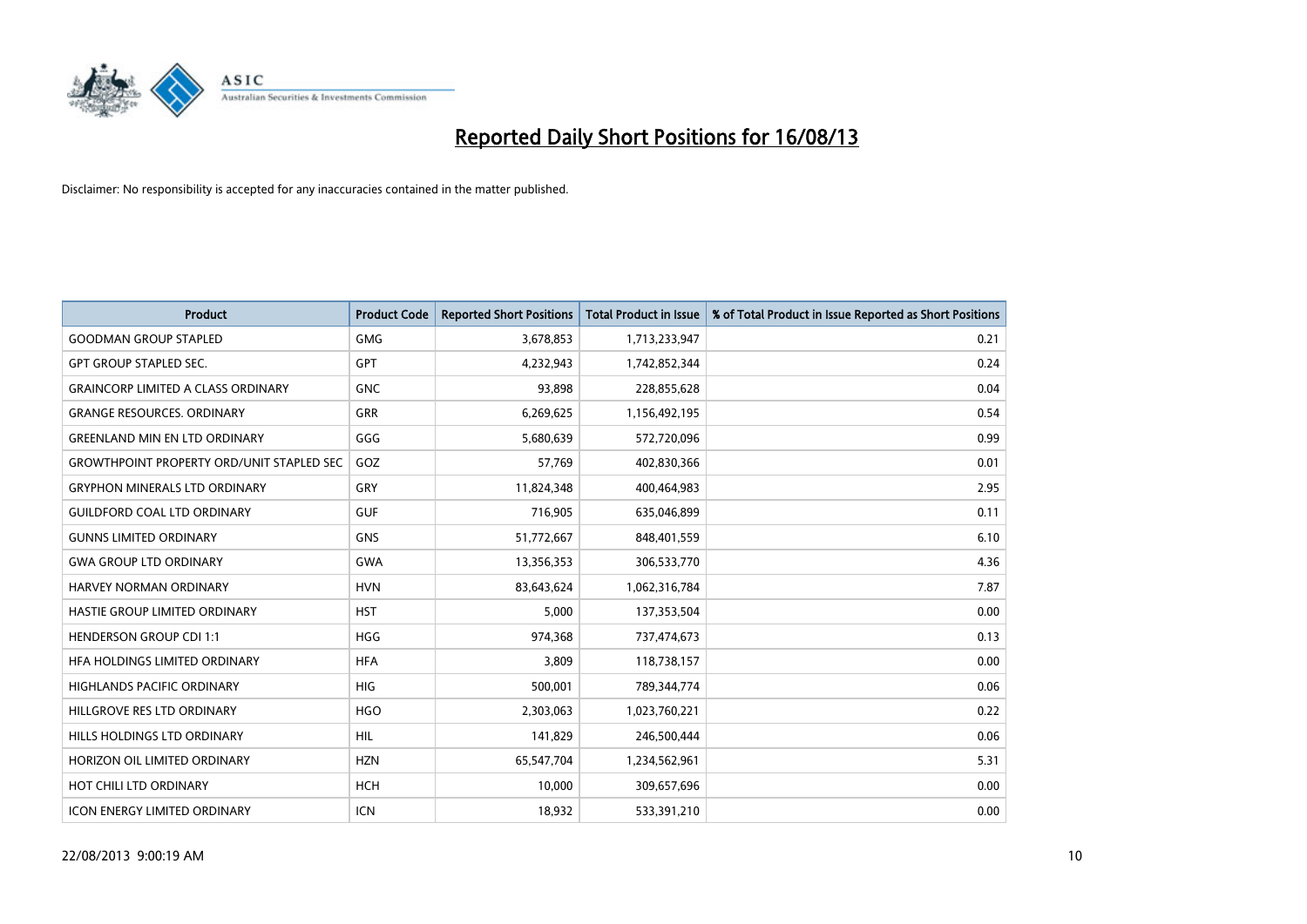

| <b>Product</b>                                  | <b>Product Code</b> | <b>Reported Short Positions</b> | <b>Total Product in Issue</b> | % of Total Product in Issue Reported as Short Positions |
|-------------------------------------------------|---------------------|---------------------------------|-------------------------------|---------------------------------------------------------|
| <b>IINET LIMITED ORDINARY</b>                   | <b>IIN</b>          | 3,386,407                       | 161,238,847                   | 2.10                                                    |
| ILUKA RESOURCES ORDINARY                        | ILU                 | 37,868,574                      | 418,700,517                   | 9.04                                                    |
| <b>IMDEX LIMITED ORDINARY</b>                   | <b>IMD</b>          | 3,791,610                       | 210,473,188                   | 1.80                                                    |
| IMF (AUSTRALIA) LTD ORDINARY                    | <b>IMF</b>          | 1,490,729                       | 123,203,426                   | 1.21                                                    |
| <b>INCITEC PIVOT ORDINARY</b>                   | IPL                 | 19,267,233                      | 1,628,730,107                 | 1.18                                                    |
| INDEPENDENCE GROUP ORDINARY                     | <b>IGO</b>          | 5,887,527                       | 233,321,861                   | 2.52                                                    |
| <b>INDOPHIL RESOURCES ORDINARY</b>              | <b>IRN</b>          | 2,445,360                       | 1,203,146,194                 | 0.20                                                    |
| <b>INFIGEN ENERGY STAPLED SECURITIES</b>        | <b>IFN</b>          | 3,764,335                       | 762,265,972                   | 0.49                                                    |
| INOVA RESOURCES LTD ORDINARY                    | <b>IVA</b>          | 1,377,989                       | 728,201,911                   | 0.19                                                    |
| INSURANCE AUSTRALIA ORDINARY                    | <b>IAG</b>          | 7,572,201                       | 2,079,034,021                 | 0.36                                                    |
| <b>INTREPID MINES ORDINARY</b>                  | <b>IAU</b>          | 22,467,191                      | 556,033,864                   | 4.04                                                    |
| <b>INVESTA OFFICE FUND STAPLED SECURITIES</b>   | <b>IOF</b>          | 1,379,124                       | 614,047,458                   | 0.22                                                    |
| <b>INVOCARE LIMITED ORDINARY</b>                | <b>IVC</b>          | 3,439,118                       | 110,030,298                   | 3.13                                                    |
| ION LIMITED ORDINARY                            | <b>ION</b>          | 164,453                         | 256,365,105                   | 0.06                                                    |
| <b>IOOF HOLDINGS LTD ORDINARY</b>               | IFL                 | 2,250,472                       | 232,118,034                   | 0.97                                                    |
| <b>IRESS LIMITED ORDINARY</b>                   | <b>IRE</b>          | 1,706,199                       | 129,614,246                   | 1.32                                                    |
| <b>IRON ORE HOLDINGS ORDINARY</b>               | <b>IOH</b>          | 26,197                          | 161,174,005                   | 0.02                                                    |
| <b>ISELECT LTD ORDINARY</b>                     | <b>ISU</b>          | 886,782                         | 259,064,894                   | 0.34                                                    |
| <b>IAMES HARDIE INDUST CHESS DEPOSITARY INT</b> | <b>IHX</b>          | 5,583,955                       | 442,136,747                   | 1.26                                                    |
| <b>IB HI-FI LIMITED ORDINARY</b>                | <b>JBH</b>          | 12,242,366                      | 98,947,309                    | 12.37                                                   |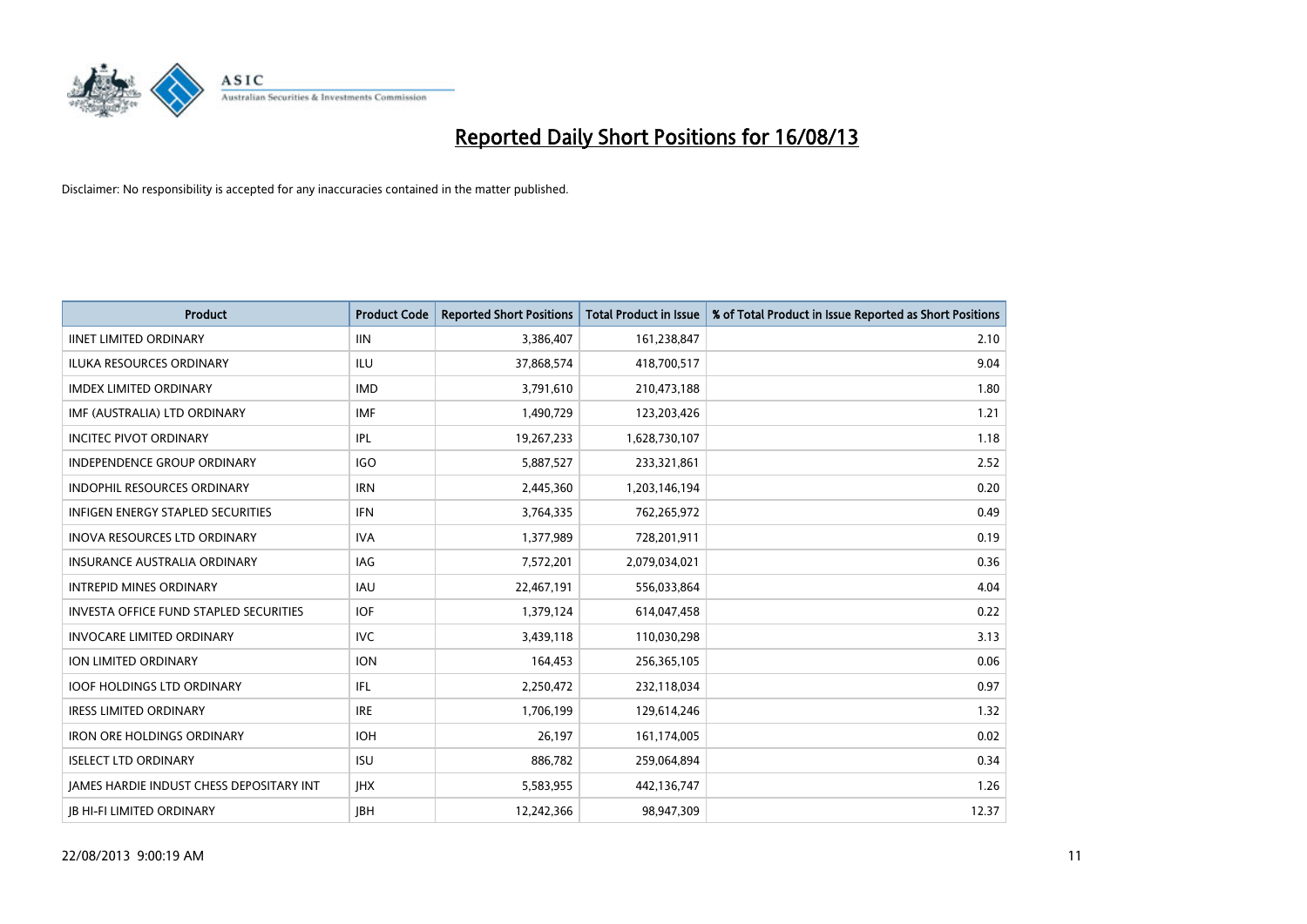

| <b>Product</b>                        | <b>Product Code</b> | <b>Reported Short Positions</b> | <b>Total Product in Issue</b> | % of Total Product in Issue Reported as Short Positions |
|---------------------------------------|---------------------|---------------------------------|-------------------------------|---------------------------------------------------------|
| <b>JUPITER MINES ORDINARY</b>         | <b>IMS</b>          | 9,874                           | 2,281,835,383                 | 0.00                                                    |
| KAGARA LTD ORDINARY                   | KZL                 | 3,385,566                       | 798,953,117                   | 0.42                                                    |
| KAROON GAS AUSTRALIA ORDINARY         | <b>KAR</b>          | 1,959,013                       | 251,120,769                   | 0.78                                                    |
| KATHMANDU HOLD LTD ORDINARY           | <b>KMD</b>          | 41,728                          | 200,215,894                   | 0.02                                                    |
| <b>KBL MINING LIMITED ORDINARY</b>    | <b>KBL</b>          | 1,820                           | 373,614,772                   | 0.00                                                    |
| KINGSGATE CONSOLID. ORDINARY          | <b>KCN</b>          | 12,153,728                      | 152,191,905                   | 7.99                                                    |
| KINGSROSE MINING LTD ORDINARY         | <b>KRM</b>          | 637,963                         | 335,753,851                   | 0.19                                                    |
| LEIGHTON HOLDINGS ORDINARY            | LEI                 | 18,690,709                      | 337,235,188                   | 5.54                                                    |
| LEND LEASE GROUP UNIT/ORD STAPLED     | <b>LLC</b>          | 906,531                         | 575,508,314                   | 0.16                                                    |
| LINC ENERGY LTD ORDINARY              | <b>LNC</b>          | 17,853,502                      | 518,687,562                   | 3.44                                                    |
| LION SELECTION GRP ORDINARY           | <b>LSX</b>          | 36                              | 106,911,413                   | 0.00                                                    |
| LIQUEFIED NATURAL ORDINARY            | <b>LNG</b>          | 1,249,999                       | 307,699,015                   | 0.41                                                    |
| LONESTAR RESO LTD ORDINARY            | <b>LNR</b>          | 543,902                         | 697,187,211                   | 0.08                                                    |
| LYCOPODIUM LIMITED ORDINARY           | LYL                 | 90                              | 38,955,103                    | 0.00                                                    |
| LYNAS CORPORATION ORDINARY            | <b>LYC</b>          | 203,492,359                     | 1,960,801,292                 | 10.38                                                   |
| M2 TELECOMMUNICATION ORDINARY         | <b>MTU</b>          | 7,273,100                       | 178,498,822                   | 4.07                                                    |
| MACA LIMITED ORDINARY                 | <b>MLD</b>          | 29,264                          | 172,500,000                   | 0.02                                                    |
| <b>MACMAHON HOLDINGS ORDINARY</b>     | <b>MAH</b>          | 6,945,599                       | 1,261,699,966                 | 0.55                                                    |
| MACO ATLAS ROADS GRP ORDINARY STAPLED | <b>MOA</b>          | 19,977,278                      | 478,531,436                   | 4.17                                                    |
| MACQUARIE GROUP LTD ORDINARY          | <b>MOG</b>          | 1,573,650                       | 339,864,223                   | 0.46                                                    |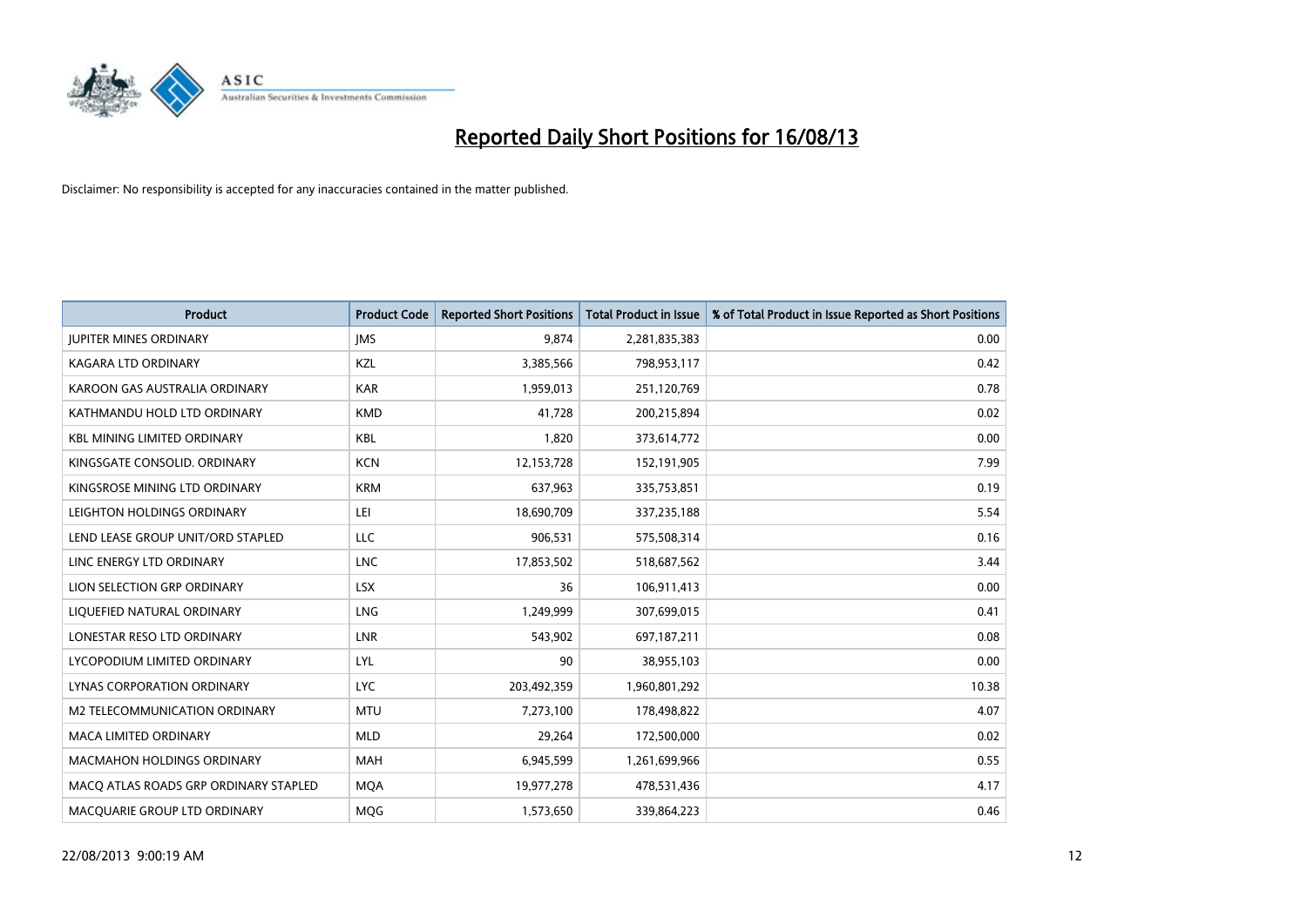

| <b>Product</b>                       | <b>Product Code</b> | <b>Reported Short Positions</b> | <b>Total Product in Issue</b> | % of Total Product in Issue Reported as Short Positions |
|--------------------------------------|---------------------|---------------------------------|-------------------------------|---------------------------------------------------------|
| MAGELLAN FIN GRP LTD ORDINARY        | <b>MFG</b>          | 168,809                         | 152,782,876                   | 0.11                                                    |
| <b>MATRIX C &amp; E LTD ORDINARY</b> | <b>MCE</b>          | 3,214,117                       | 94,555,428                    | 3.40                                                    |
| <b>MAVERICK DRILLING ORDINARY</b>    | <b>MAD</b>          | 9,669,872                       | 452,726,751                   | 2.14                                                    |
| <b>MAXITRANS INDUSTRIES ORDINARY</b> | <b>MXI</b>          | 4,784                           | 183,993,392                   | 0.00                                                    |
| MAYNE PHARMA LTD ORDINARY            | <b>MYX</b>          | 2,085                           | 563,459,968                   | 0.00                                                    |
| MCMILLAN SHAKESPEARE ORDINARY        | <b>MMS</b>          | 3,329,336                       | 74,523,965                    | 4.47                                                    |
| <b>MCPHERSON'S LTD ORDINARY</b>      | <b>MCP</b>          | 10                              | 89,294,198                    | 0.00                                                    |
| MEDUSA MINING LTD ORDINARY           | <b>MML</b>          | 2,225,884                       | 188,903,911                   | 1.18                                                    |
| MEO AUSTRALIA LTD ORDINARY           | <b>MEO</b>          | 19,345                          | 627,264,587                   | 0.00                                                    |
| <b>MERMAID MARINE ORDINARY</b>       | <b>MRM</b>          | 432,520                         | 229,962,314                   | 0.19                                                    |
| MESOBLAST LIMITED ORDINARY           | <b>MSB</b>          | 15,823,337                      | 315,423,901                   | 5.02                                                    |
| METALS X LIMITED ORDINARY            | <b>MLX</b>          | 96,224                          | 1,651,766,110                 | 0.01                                                    |
| METCASH LIMITED ORDINARY             | <b>MTS</b>          | 89,706,702                      | 880,704,786                   | 10.19                                                   |
| METMINCO LIMITED ORDINARY            | <b>MNC</b>          | 1,609,580                       | 1,749,543,023                 | 0.09                                                    |
| MICLYN EXP OFFSHR ORDINARY           | <b>MIO</b>          | 347,953                         | 281,538,972                   | 0.12                                                    |
| MINCOR RESOURCES NL ORDINARY         | <b>MCR</b>          | 2,541,837                       | 188,208,274                   | 1.35                                                    |
| MINERAL DEPOSITS ORDINARY            | <b>MDL</b>          | 3,226,261                       | 83,538,786                    | 3.86                                                    |
| MINERAL RESOURCES. ORDINARY          | <b>MIN</b>          | 7,308,319                       | 185,987,992                   | 3.93                                                    |
| MIRABELA NICKEL LTD ORDINARY         | <b>MBN</b>          | 26,146,056                      | 876,801,147                   | 2.98                                                    |
| MIRVAC GROUP STAPLED SECURITIES      | <b>MGR</b>          | 6,246,420                       | 3,664,938,678                 | 0.17                                                    |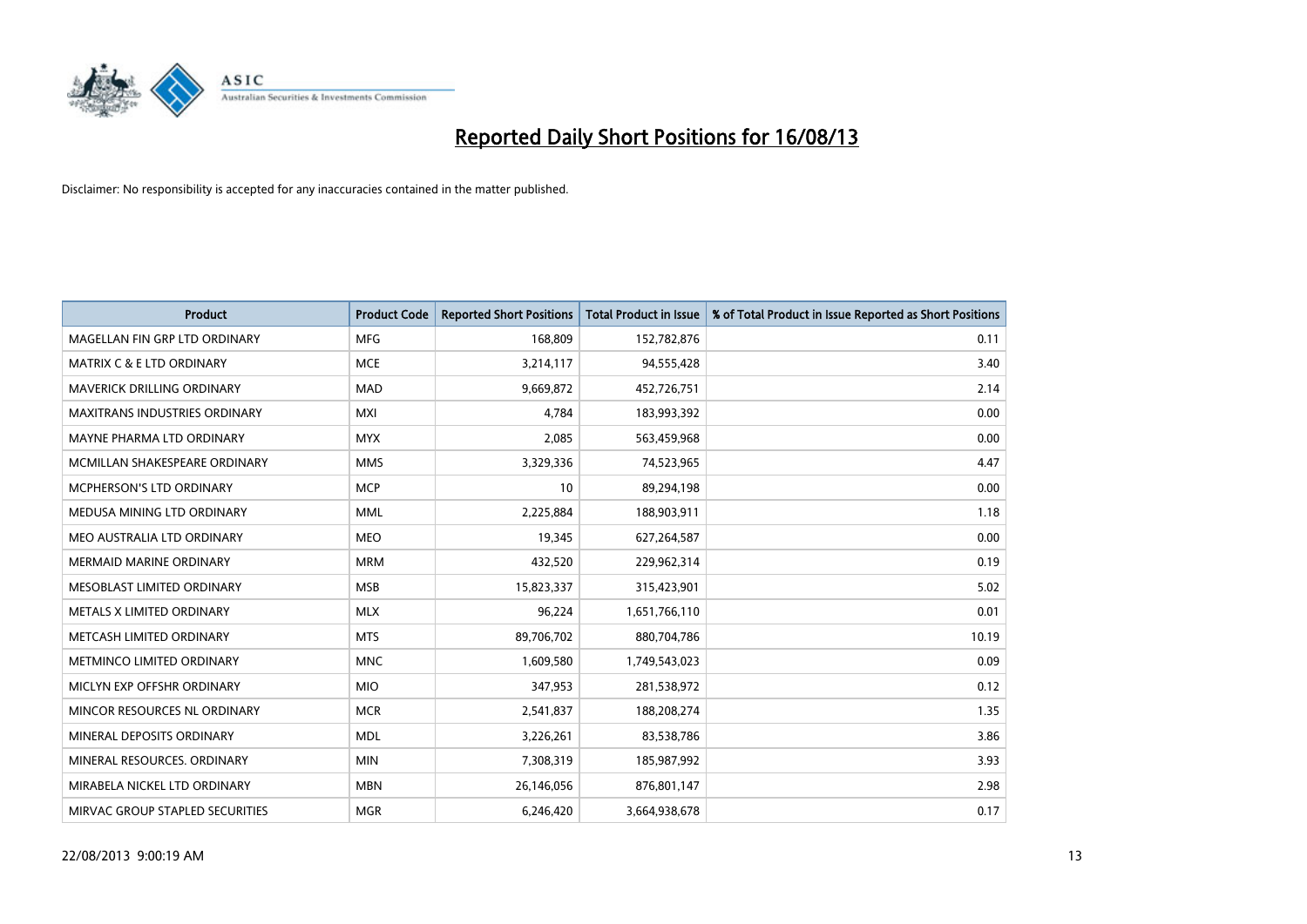

| <b>Product</b>                    | <b>Product Code</b> | <b>Reported Short Positions</b> | <b>Total Product in Issue</b> | % of Total Product in Issue Reported as Short Positions |
|-----------------------------------|---------------------|---------------------------------|-------------------------------|---------------------------------------------------------|
| MOLOPO ENERGY LTD ORDINARY        | <b>MPO</b>          | 675,985                         | 246,664,291                   | 0.27                                                    |
| MONADELPHOUS GROUP ORDINARY       | <b>MND</b>          | 11,884,418                      | 90,940,258                    | 13.07                                                   |
| MORTGAGE CHOICE LTD ORDINARY      | <b>MOC</b>          | 1,054,532                       | 123,431,282                   | 0.85                                                    |
| <b>MOUNT GIBSON IRON ORDINARY</b> | <b>MGX</b>          | 22,974,950                      | 1,090,584,232                 | 2.11                                                    |
| MULTIPLEX SITES SITES             | <b>MXUPA</b>        | 1,183                           | 4,500,000                     | 0.03                                                    |
| MURCHISON METALS LTD ORDINARY     | <b>MMX</b>          | 3,164,483                       | 450,497,346                   | 0.70                                                    |
| MYER HOLDINGS LTD ORDINARY        | <b>MYR</b>          | 83,287,135                      | 583,794,551                   | 14.27                                                   |
| NATIONAL AUST, BANK ORDINARY      | <b>NAB</b>          | 6,208,970                       | 2,348,870,499                 | 0.26                                                    |
| NAVITAS LIMITED ORDINARY          | <b>NVT</b>          | 5,359,372                       | 375,367,918                   | 1.43                                                    |
| NEON ENERGY LIMITED ORDINARY      | <b>NEN</b>          | 807,295                         | 552,637,848                   | 0.15                                                    |
| NEW HOPE CORPORATION ORDINARY     | <b>NHC</b>          | 1,519,503                       | 830,715,225                   | 0.18                                                    |
| NEW STANDARD ENERGY ORDINARY      | <b>NSE</b>          | 322,032                         | 305,331,847                   | 0.11                                                    |
| NEWCREST MINING ORDINARY          | <b>NCM</b>          | 4,808,505                       | 766,510,971                   | 0.63                                                    |
| NEWS CORP. A NON-VOTING CDI       | <b>NNCLV</b>        | 2,891,337                       | 379,394,603                   | 0.76                                                    |
| NEWS CORP. B VOTING CDI           | <b>NNC</b>          | 1,346,812                       | 199,630,239                   | 0.67                                                    |
| NEWSAT LIMITED ORDINARY           | <b>NWT</b>          | 15,440                          | 539,578,507                   | 0.00                                                    |
| NEXTDC LIMITED ORDINARY           | <b>NXT</b>          | 6,560,920                       | 173,673,716                   | 3.78                                                    |
| NEXUS ENERGY LIMITED ORDINARY     | <b>NXS</b>          | 4,132,873                       | 1,330,219,459                 | 0.31                                                    |
| NIB HOLDINGS LIMITED ORDINARY     | <b>NHF</b>          | 538,550                         | 439,004,182                   | 0.12                                                    |
| NIDO PETROLEUM ORDINARY           | <b>NDO</b>          | 542,402                         | 2,046,650,968                 | 0.03                                                    |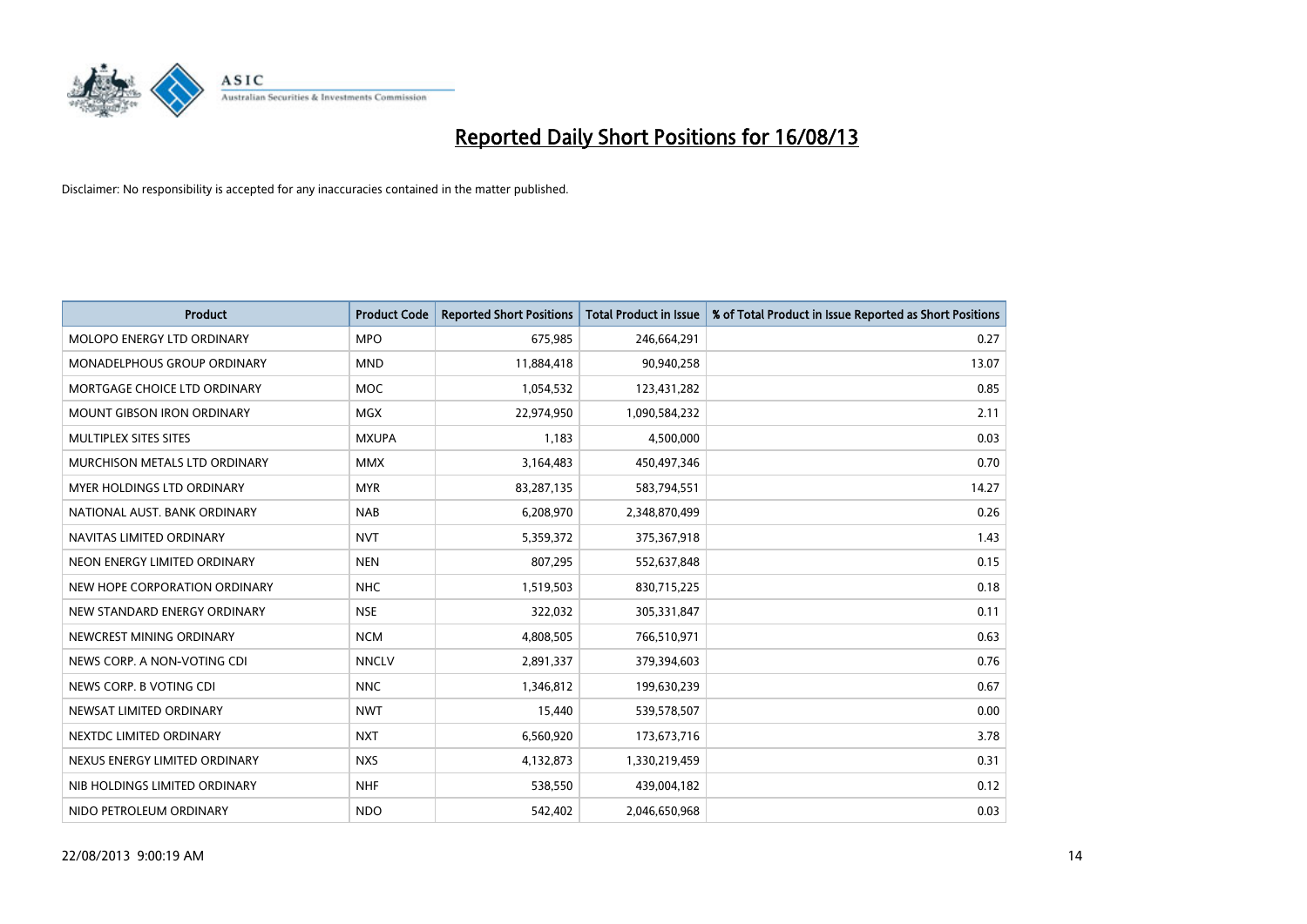

| <b>Product</b>                        | <b>Product Code</b> | <b>Reported Short Positions</b> | <b>Total Product in Issue</b> | % of Total Product in Issue Reported as Short Positions |
|---------------------------------------|---------------------|---------------------------------|-------------------------------|---------------------------------------------------------|
| NOBLE MINERAL RES ORDINARY            | <b>NMG</b>          | 2,365,726                       | 666,397,952                   | 0.36                                                    |
| NORTHERN IRON LTD ORDINARY            | <b>NFE</b>          | 2,243,255                       | 484,405,314                   | 0.46                                                    |
| NORTHERN STAR ORDINARY                | <b>NST</b>          | 5,840,344                       | 424,279,762                   | 1.38                                                    |
| NRW HOLDINGS LIMITED ORDINARY         | <b>NWH</b>          | 17,470,165                      | 278,888,011                   | 6.26                                                    |
| NUCOAL RESOURCES LTD ORDINARY         | <b>NCR</b>          | 190,001                         | 768,612,354                   | 0.02                                                    |
| NUFARM LIMITED ORDINARY               | <b>NUF</b>          | 16,809,970                      | 262,954,040                   | 6.39                                                    |
| OCEANAGOLD CORP. CHESS DEPOSITARY INT | <b>OGC</b>          | 1,941,925                       | 293,574,586                   | 0.66                                                    |
| OIL SEARCH LTD ORDINARY               | OSH                 | 6,947,545                       | 1,340,018,530                 | 0.52                                                    |
| OM HOLDINGS LIMITED ORDINARY          | OMH                 | 3,107,132                       | 733,423,337                   | 0.42                                                    |
| ORICA LIMITED ORDINARY                | ORI                 | 10,762,773                      | 368,203,632                   | 2.92                                                    |
| ORIGIN ENERGY ORDINARY                | <b>ORG</b>          | 11,648,776                      | 1,097,963,570                 | 1.06                                                    |
| OROCOBRE LIMITED ORDINARY             | <b>ORE</b>          | 392,705                         | 117,745,140                   | 0.33                                                    |
| OROTONGROUP LIMITED ORDINARY          | ORL                 | 483,918                         | 40,880,902                    | 1.18                                                    |
| ORPHEUS ENERGY LTD ORDINARY           | <b>OEG</b>          | 67,200                          | 130,475,919                   | 0.05                                                    |
| <b>OZ MINERALS ORDINARY</b>           | OZL                 | 9,321,854                       | 303,470,022                   | 3.07                                                    |
| PACIFIC BRANDS ORDINARY               | <b>PBG</b>          | 15,578,012                      | 912,915,695                   | 1.71                                                    |
| PALADIN ENERGY LTD ORDINARY           | <b>PDN</b>          | 68,541,748                      | 962,765,979                   | 7.12                                                    |
| PANAUST LIMITED ORDINARY              | <b>PNA</b>          | 5,893,460                       | 619,084,930                   | 0.95                                                    |
| PANORAMIC RESOURCES ORDINARY          | PAN                 | 490,189                         | 260,676,416                   | 0.19                                                    |
| PANTERRA GOLD LTD ORDINARY            | PGI                 |                                 | 760,580,455                   | 0.00                                                    |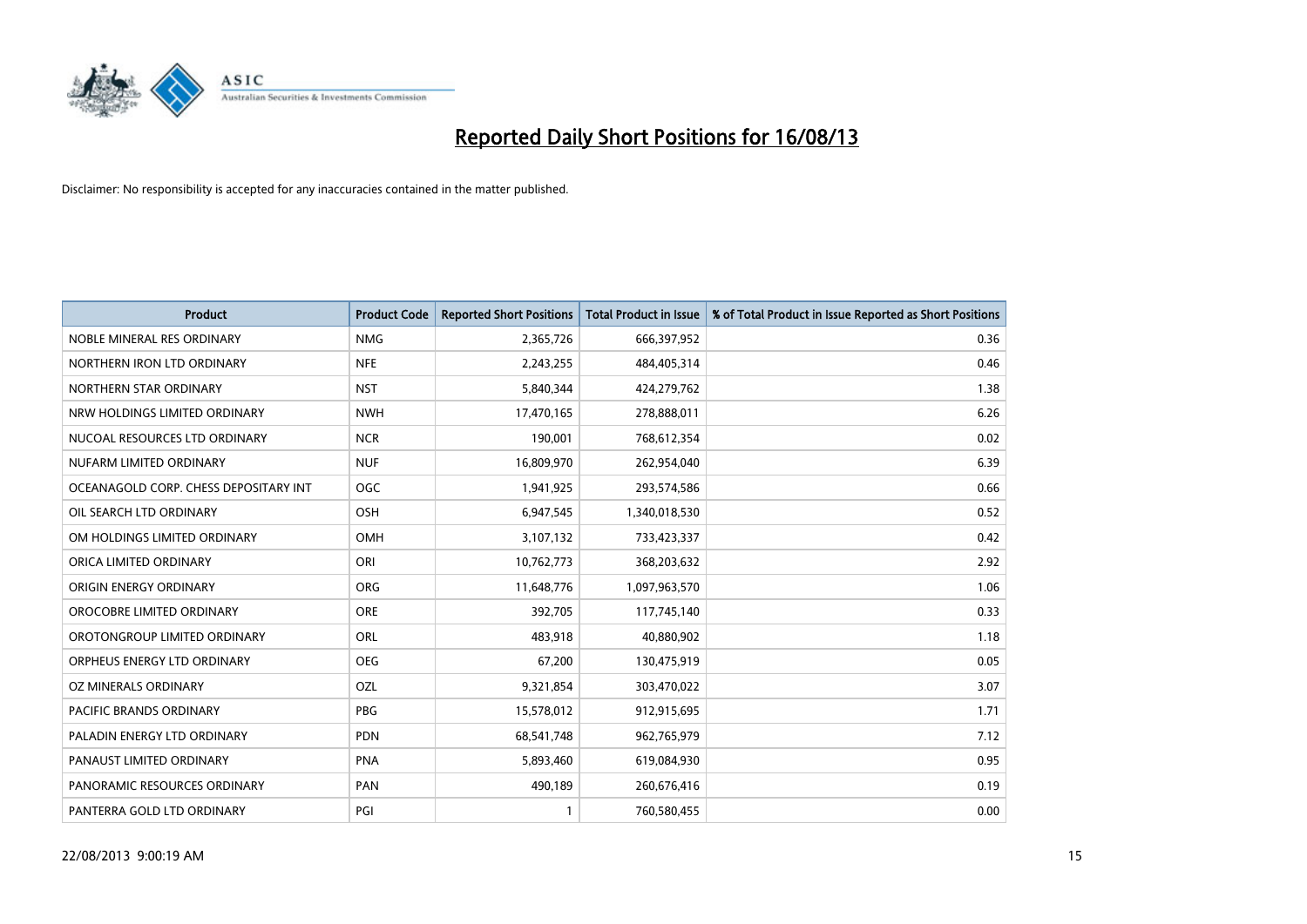

| Product                        | <b>Product Code</b> | <b>Reported Short Positions</b> | <b>Total Product in Issue</b> | % of Total Product in Issue Reported as Short Positions |
|--------------------------------|---------------------|---------------------------------|-------------------------------|---------------------------------------------------------|
| PAPERLINX LIMITED ORDINARY     | <b>PPX</b>          | 48,101                          | 609,280,761                   | 0.01                                                    |
| PAPILLON RES LTD ORDINARY      | <b>PIR</b>          | 7,313,599                       | 337,544,210                   | 2.17                                                    |
| PATTIES FOODS LTD ORDINARY     | PFL                 | 4,967                           | 139,065,639                   | 0.00                                                    |
| PEEL MINING LIMITED ORDINARY   | <b>PEX</b>          | 25,291                          | 132,085,969                   | 0.02                                                    |
| PEET LIMITED ORDINARY          | <b>PPC</b>          | 2,870,066                       | 431,986,887                   | 0.66                                                    |
| PERILYA LIMITED ORDINARY       | PEM                 | 626,368                         | 769,316,426                   | 0.08                                                    |
| PERPETUAL LIMITED ORDINARY     | <b>PPT</b>          | 2,236,291                       | 41,980,678                    | 5.33                                                    |
| PERSEUS MINING LTD ORDINARY    | <b>PRU</b>          | 16,373,267                      | 457,962,088                   | 3.58                                                    |
| PHARMAXIS LTD ORDINARY         | <b>PXS</b>          | 7,566,801                       | 308,548,389                   | 2.45                                                    |
| PHOSPHAGENICS LTD. ORDINARY    | POH                 | 274,058                         | 1,020,465,957                 | 0.03                                                    |
| PLATINUM ASSET ORDINARY        | <b>PTM</b>          | 3,898,923                       | 578,145,695                   | 0.67                                                    |
| PLATINUM AUSTRALIA ORDINARY    | <b>PLA</b>          | 836,127                         | 504,968,043                   | 0.17                                                    |
| PMI GOLD CORP CDI 1:1          | <b>PVM</b>          | 232,274                         | 154,329,165                   | 0.15                                                    |
| PMP LIMITED ORDINARY           | <b>PMP</b>          | 28,840                          | 323,781,124                   | 0.01                                                    |
| PREMIER INVESTMENTS ORDINARY   | <b>PMV</b>          | 1,416,461                       | 155,260,478                   | 0.91                                                    |
| PRIMA BIOMED LTD ORDINARY      | <b>PRR</b>          | 723,366                         | 1,192,621,841                 | 0.06                                                    |
| PRIMARY HEALTH CARE ORDINARY   | <b>PRY</b>          | 25,691,416                      | 503,921,941                   | 5.10                                                    |
| PROGRAMMED ORDINARY            | <b>PRG</b>          | 530,780                         | 118,229,190                   | 0.45                                                    |
| <b>QANTAS AIRWAYS ORDINARY</b> | QAN                 | 32,679,195                      | 2,241,745,788                 | 1.46                                                    |
| OBE INSURANCE GROUP ORDINARY   | <b>QBE</b>          | 27,832,470                      | 1,220,868,532                 | 2.28                                                    |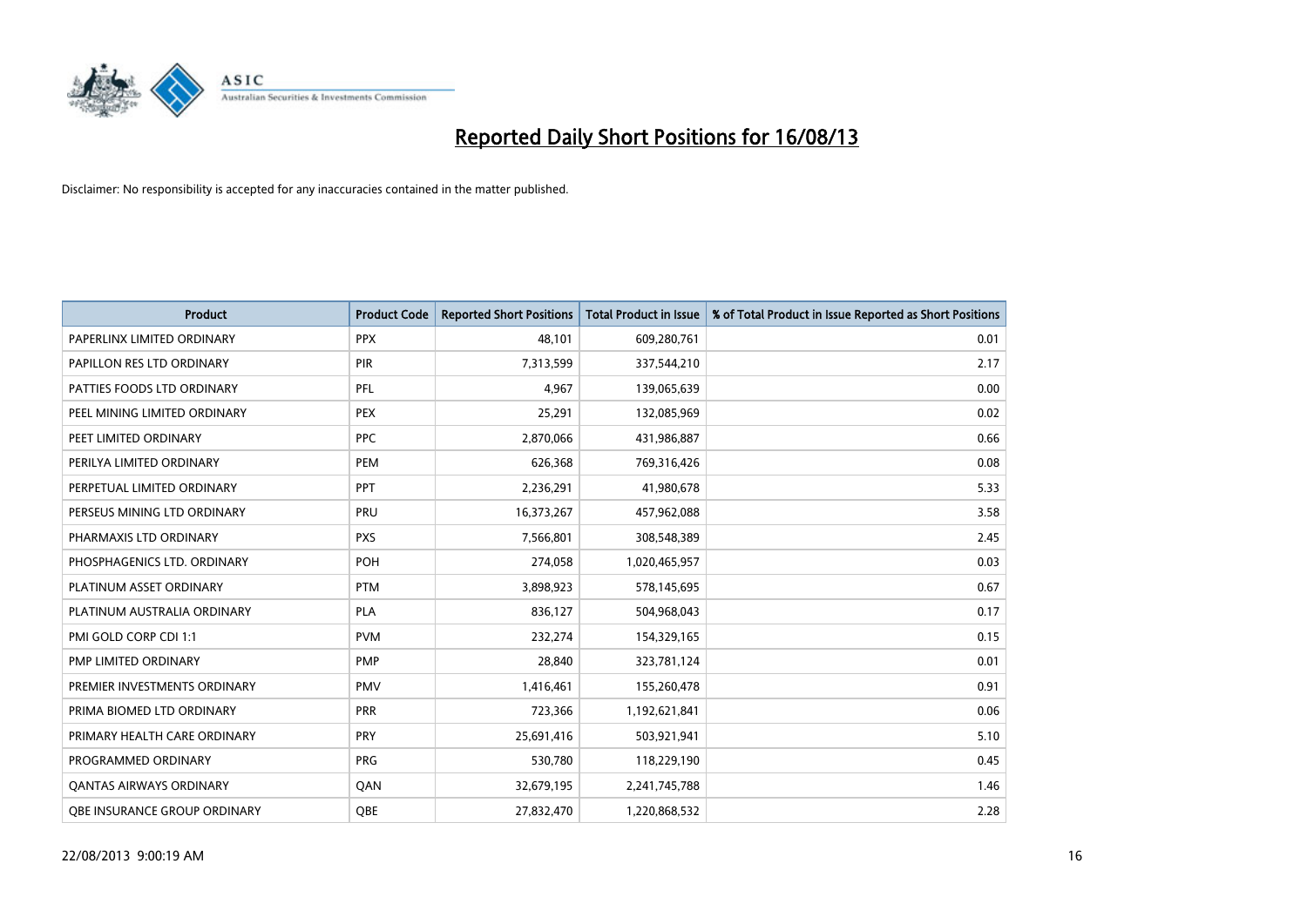

| <b>Product</b>                      | <b>Product Code</b> | <b>Reported Short Positions</b> | <b>Total Product in Issue</b> | % of Total Product in Issue Reported as Short Positions |
|-------------------------------------|---------------------|---------------------------------|-------------------------------|---------------------------------------------------------|
| ORXPHARMA LTD ORDINARY              | <b>QRX</b>          | 1,087,889                       | 144,785,606                   | 0.75                                                    |
| <b>QUBE HOLDINGS LTD ORDINARY</b>   | <b>QUB</b>          | 15,589,224                      | 928,965,547                   | 1.68                                                    |
| RAMELIUS RESOURCES ORDINARY         | <b>RMS</b>          | 3,723,144                       | 337,904,409                   | 1.10                                                    |
| RAMSAY HEALTH CARE ORDINARY         | <b>RHC</b>          | 2,241,852                       | 202,081,252                   | 1.11                                                    |
| <b>RCR TOMLINSON ORDINARY</b>       | <b>RCR</b>          | 2,194,759                       | 132,431,265                   | 1.66                                                    |
| <b>REA GROUP ORDINARY</b>           | <b>REA</b>          | 829,592                         | 131,714,699                   | 0.63                                                    |
| <b>RECKON LIMITED ORDINARY</b>      | <b>RKN</b>          | 5,462                           | 129,488,015                   | 0.00                                                    |
| RED 5 LIMITED ORDINARY              | <b>RED</b>          | 1,297,562                       | 135,488,008                   | 0.96                                                    |
| <b>RED FORK ENERGY ORDINARY</b>     | <b>RFE</b>          | 4,473,934                       | 446,551,719                   | 1.00                                                    |
| REDBANK ENERGY LTD ORDINARY         | AEJ                 | 13                              | 786,287                       | 0.00                                                    |
| REECE AUSTRALIA LTD. ORDINARY       | <b>REH</b>          | 447                             | 99,600,000                    | 0.00                                                    |
| REED RESOURCES LTD ORDINARY         | <b>RDR</b>          | 50,000                          | 521,897,064                   | 0.01                                                    |
| REGIS RESOURCES ORDINARY            | <b>RRL</b>          | 9,272,100                       | 477,447,099                   | 1.94                                                    |
| RESMED INC CDI 10:1                 | <b>RMD</b>          | 9,950,103                       | 1,556,242,300                 | 0.64                                                    |
| RESOLUTE MINING ORDINARY            | <b>RSG</b>          | 2,142,798                       | 640,994,224                   | 0.33                                                    |
| RESOURCE EQUIP LTD ORDINARY         | <b>RQL</b>          | 5,000                           | 249,065,471                   | 0.00                                                    |
| <b>RESOURCE GENERATION ORDINARY</b> | <b>RES</b>          | 670,000                         | 332,234,604                   | 0.20                                                    |
| RETAIL FOOD GROUP ORDINARY          | <b>RFG</b>          | 2,720,004                       | 130,301,190                   | 2.09                                                    |
| REX MINERALS LIMITED ORDINARY       | <b>RXM</b>          | 2,227,217                       | 188,907,284                   | 1.18                                                    |
| RIALTO ENERGY ORDINARY              | <b>RIA</b>          | 41                              | 786,649,489                   | 0.00                                                    |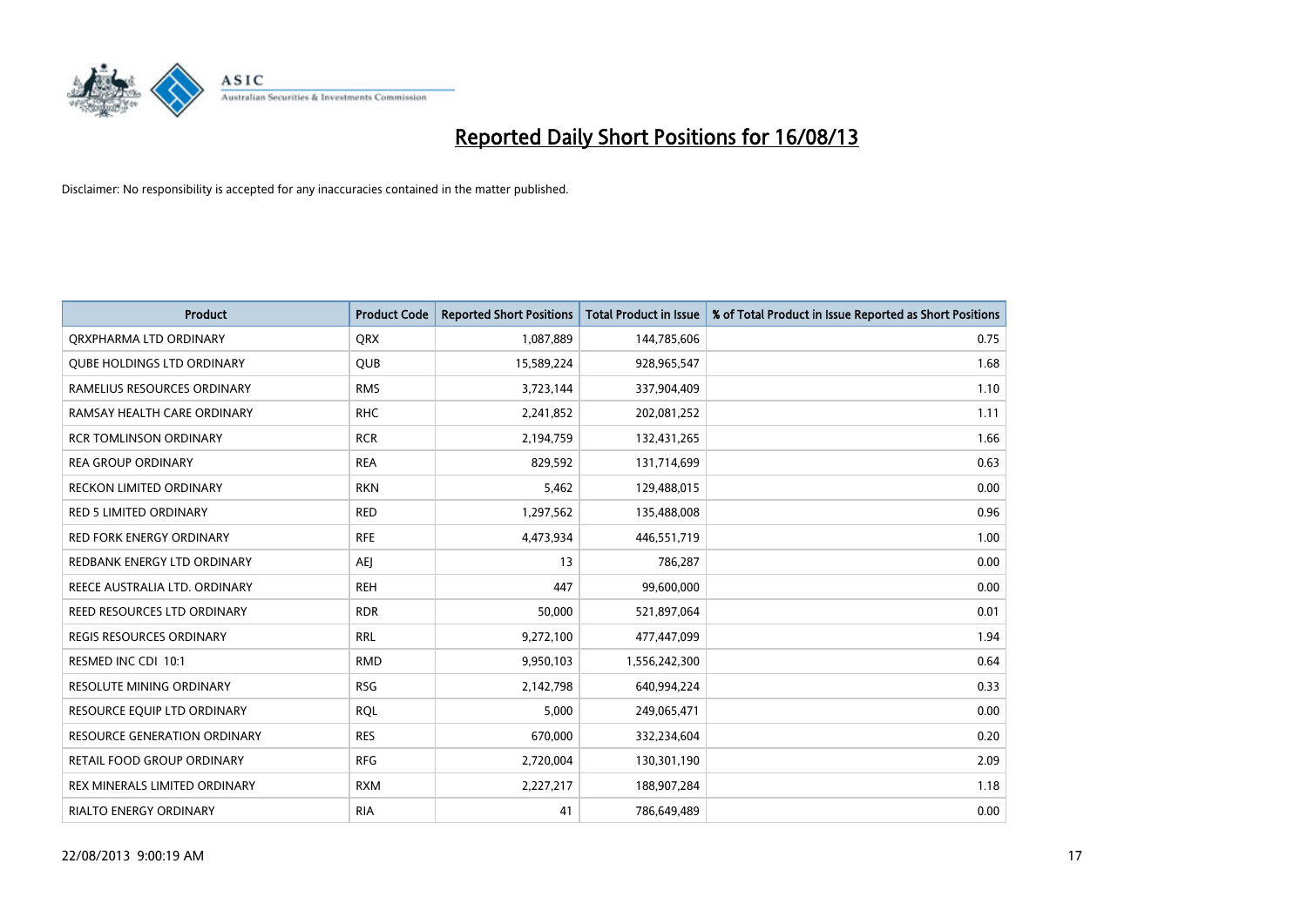

| <b>Product</b>                        | <b>Product Code</b> | <b>Reported Short Positions</b> | <b>Total Product in Issue</b> | % of Total Product in Issue Reported as Short Positions |
|---------------------------------------|---------------------|---------------------------------|-------------------------------|---------------------------------------------------------|
| <b>RIDLEY CORPORATION ORDINARY</b>    | <b>RIC</b>          | 638,194                         | 307,817,071                   | 0.21                                                    |
| RIO TINTO LIMITED ORDINARY            | <b>RIO</b>          | 6,712,530                       | 435,758,720                   | 1.54                                                    |
| ROBUST RESOURCES ORDINARY             | <b>ROL</b>          | 10,000                          | 89,086,035                    | 0.01                                                    |
| ROC OIL COMPANY ORDINARY              | <b>ROC</b>          | 1,813,806                       | 683,235,552                   | 0.27                                                    |
| SAI GLOBAL LIMITED ORDINARY           | SAI                 | 10,432,002                      | 209,466,179                   | 4.98                                                    |
| SALMAT LIMITED ORDINARY               | <b>SLM</b>          | 36,383                          | 159,812,799                   | 0.02                                                    |
| SAMSON OIL & GAS LTD ORDINARY         | SSN                 | 22,000                          | 2,229,165,163                 | 0.00                                                    |
| SANDFIRE RESOURCES ORDINARY           | <b>SFR</b>          | 4,017,837                       | 155,640,968                   | 2.58                                                    |
| SANTOS LTD ORDINARY                   | <b>STO</b>          | 6,137,373                       | 965,620,190                   | 0.64                                                    |
| SARACEN MINERAL ORDINARY              | SAR                 | 14,734,207                      | 595,263,186                   | 2.48                                                    |
| SCA PROPERTY GROUP STAPLED SECURITIES | SCP                 | 33,493,761                      | 642,417,140                   | 5.21                                                    |
| SEDGMAN LIMITED ORDINARY              | <b>SDM</b>          | 646,418                         | 220,368,310                   | 0.29                                                    |
| SEEK LIMITED ORDINARY                 | <b>SEK</b>          | 19,571,301                      | 337,833,019                   | 5.79                                                    |
| SELECT HARVESTS ORDINARY              | SHV                 | 29,087                          | 57,462,851                    | 0.05                                                    |
| SENEX ENERGY LIMITED ORDINARY         | <b>SXY</b>          | 5,280,904                       | 1,141,310,350                 | 0.46                                                    |
| SERVCORP LIMITED ORDINARY             | SRV                 | 242                             | 98,432,275                    | 0.00                                                    |
| SERVICE STREAM ORDINARY               | SSM                 | 9,758                           | 283,418,867                   | 0.00                                                    |
| SEVEN GROUP HOLDINGS ORDINARY         | <b>SVW</b>          | 5,125,847                       | 308,160,281                   | 1.66                                                    |
| SEVEN WEST MEDIA LTD ORDINARY         | <b>SWM</b>          | 4,244,820                       | 999,160,872                   | 0.42                                                    |
| SIGMA PHARMACEUTICAL ORDINARY         | <b>SIP</b>          | 4,957,830                       | 1,130,093,323                 | 0.44                                                    |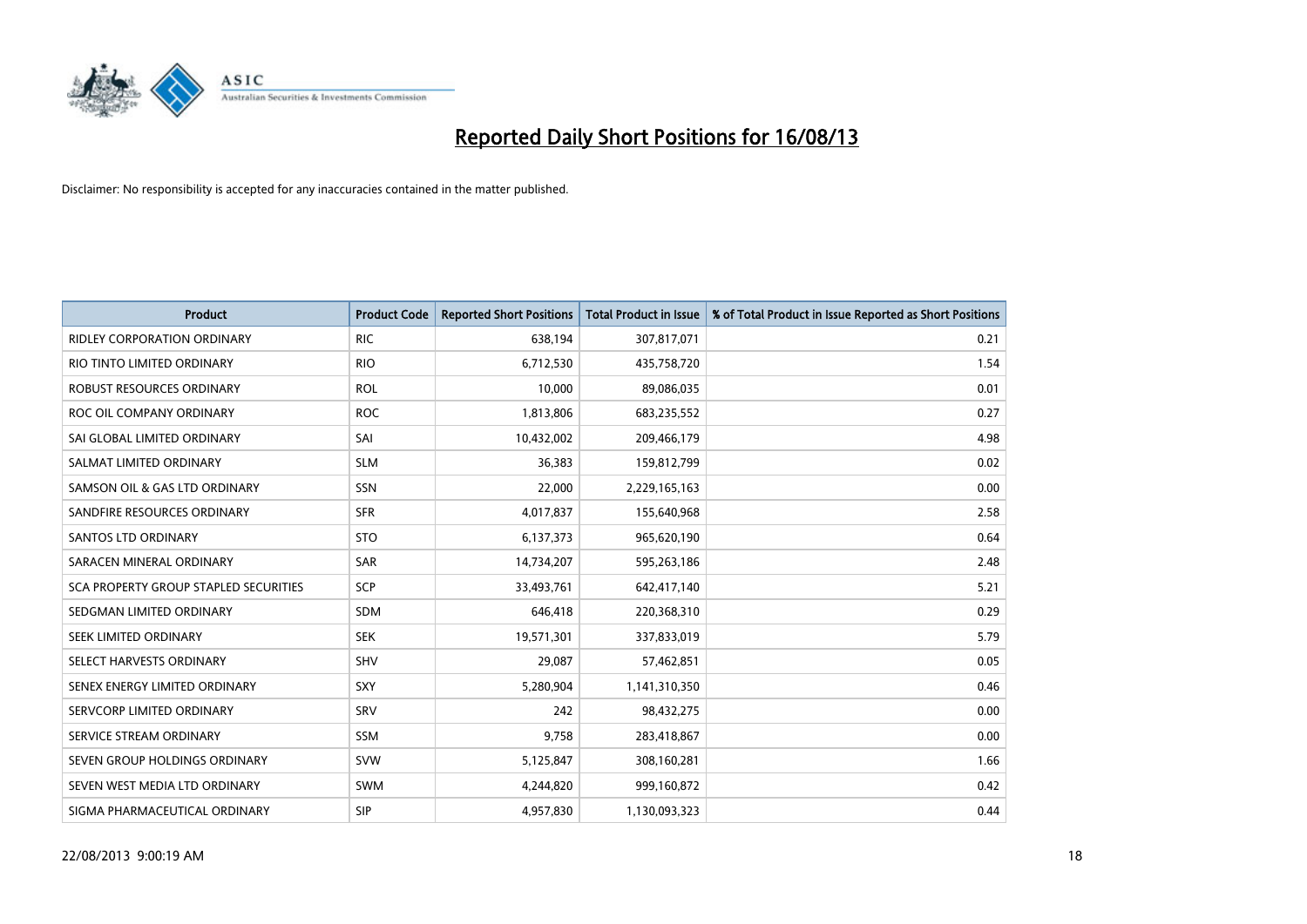

| <b>Product</b>                           | <b>Product Code</b> | <b>Reported Short Positions</b> | <b>Total Product in Issue</b> | % of Total Product in Issue Reported as Short Positions |
|------------------------------------------|---------------------|---------------------------------|-------------------------------|---------------------------------------------------------|
| SIHAYO GOLD LIMITED ORDINARY             | <b>SIH</b>          | 1                               | 844,832,293                   | 0.00                                                    |
| SILEX SYSTEMS ORDINARY                   | <b>SLX</b>          | 2,058,986                       | 170,249,150                   | 1.21                                                    |
| SILVER CHEF LIMITED ORDINARY             | SIV                 | 53,619                          | 28,762,745                    | 0.19                                                    |
| SILVER LAKE RESOURCE ORDINARY            | <b>SLR</b>          | 10,230,705                      | 379,048,750                   | 2.70                                                    |
| SIMS METAL MGMT LTD ORDINARY             | SGM                 | 8,102,873                       | 204,314,281                   | 3.97                                                    |
| SINGAPORE TELECOMM. CHESS DEPOSITARY INT | SGT                 | 6,770,323                       | 187,523,486                   | 3.61                                                    |
| SIRIUS RESOURCES NL ORDINARY             | <b>SIR</b>          | 4,301,785                       | 227,020,167                   | 1.89                                                    |
| SIRTEX MEDICAL ORDINARY                  | <b>SRX</b>          | 143,914                         | 56,079,887                    | 0.26                                                    |
| SKILLED GROUP LTD ORDINARY               | <b>SKE</b>          | 4,602,385                       | 233,533,526                   | 1.97                                                    |
| SKYCITY ENT GRP LTD ORDINARY             | <b>SKC</b>          | 162,665                         | 576,958,340                   | 0.03                                                    |
| <b>SLATER &amp; GORDON ORDINARY</b>      | SGH                 | 93,497                          | 196,809,265                   | 0.05                                                    |
| SMS MANAGEMENT, ORDINARY                 | <b>SMX</b>          | 1,711,549                       | 69,919,865                    | 2.45                                                    |
| SONIC HEALTHCARE ORDINARY                | <b>SHL</b>          | 8,742,468                       | 397,205,681                   | 2.20                                                    |
| SOUL PATTINSON (W.H) ORDINARY            | SOL                 | 77,993                          | 239,395,320                   | 0.03                                                    |
| SOUTH BOULDER MINES ORDINARY             | <b>STB</b>          | 1                               | 127,952,826                   | 0.00                                                    |
| SP AUSNET STAPLED SECURITIES             | <b>SPN</b>          | 35,442,776                      | 3,376,325,523                 | 1.05                                                    |
| SPARK INFRASTRUCTURE STAPLED NOTE & UNIT | SKI                 | 57,188,298                      | 1,326,734,264                 | 4.31                                                    |
| SPDR 200 FUND ETF UNITS                  | <b>STW</b>          | 79,832                          | 45,278,688                    | 0.18                                                    |
| SPECIALTY FASHION ORDINARY               | <b>SFH</b>          | 110,001                         | 192,236,121                   | 0.06                                                    |
| ST BARBARA LIMITED ORDINARY              | <b>SBM</b>          | 25,666,519                      | 488,074,077                   | 5.26                                                    |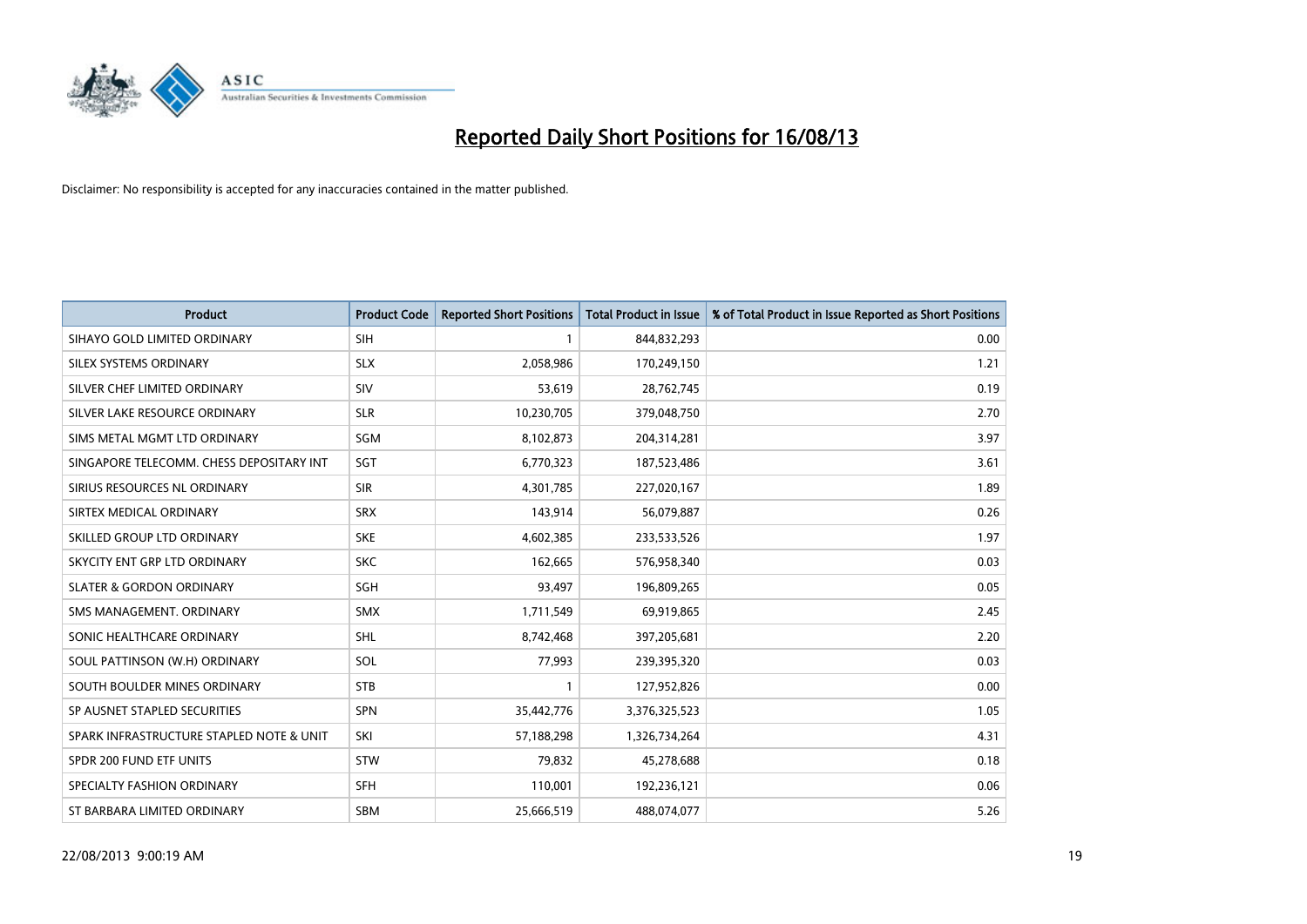

| <b>Product</b>                   | <b>Product Code</b> | <b>Reported Short Positions</b> | <b>Total Product in Issue</b> | % of Total Product in Issue Reported as Short Positions |
|----------------------------------|---------------------|---------------------------------|-------------------------------|---------------------------------------------------------|
| STARPHARMA HOLDINGS ORDINARY     | <b>SPL</b>          | 16,590,153                      | 283,864,948                   | 5.84                                                    |
| STEADFAST GROUP LTD ORDINARY     | <b>SDF</b>          | 17,673,913                      | 500,873,408                   | 3.53                                                    |
| STHN CROSS MEDIA ORDINARY        | <b>SXL</b>          | 7,090,581                       | 705,099,800                   | 1.01                                                    |
| STOCKLAND UNITS/ORD STAPLED      | SGP                 | 7,976,833                       | 2,305,750,747                 | 0.35                                                    |
| STRAITS RES LTD. ORDINARY        | SRO                 | 31,522                          | 1,164,150,159                 | 0.00                                                    |
| STW COMMUNICATIONS ORDINARY      | SGN                 | 1,191,398                       | 403,828,512                   | 0.30                                                    |
| SUNCORP GROUP LTD ORDINARY       | <b>SUN</b>          | 3,396,337                       | 1,286,600,980                 | 0.26                                                    |
| SUNDANCE ENERGY ORDINARY         | <b>SEA</b>          | 422,665                         | 462,611,982                   | 0.09                                                    |
| SUNDANCE RESOURCES ORDINARY      | <b>SDL</b>          | 50,772,645                      | 3,072,110,985                 | 1.65                                                    |
| SUNLAND GROUP LTD ORDINARY       | <b>SDG</b>          | 49,113                          | 181,710,087                   | 0.03                                                    |
| SUPER RET REP LTD ORDINARY       | SUL                 | 983,482                         | 196,472,811                   | 0.50                                                    |
| SYD AIRPORT STAPLED US PROHIBIT. | <b>SYD</b>          | 18,154,229                      | 1,861,210,782                 | 0.98                                                    |
| SYRAH RESOURCES ORDINARY         | <b>SYR</b>          | 1,104,915                       | 147,867,623                   | 0.75                                                    |
| TABCORP HOLDINGS LTD ORDINARY    | <b>TAH</b>          | 18,236,447                      | 744,885,690                   | 2.45                                                    |
| <b>TANAMI GOLD NL ORDINARY</b>   | <b>TAM</b>          | 178,918                         | 587,548,523                   | 0.03                                                    |
| TAP OIL LIMITED ORDINARY         | <b>TAP</b>          | 290,248                         | 241,608,606                   | 0.12                                                    |
| TASSAL GROUP LIMITED ORDINARY    | <b>TGR</b>          | 146,170                         | 146,304,404                   | 0.10                                                    |
| TATTS GROUP LTD ORDINARY         | <b>TTS</b>          | 15,530,968                      | 1,402,708,406                 | 1.11                                                    |
| TELECOM CORPORATION ORDINARY     | <b>TEL</b>          | 6,113,872                       | 1,817,088,869                 | 0.34                                                    |
| TELSTRA CORPORATION. ORDINARY    | <b>TLS</b>          | 17,601,749                      | 12,443,074,357                | 0.14                                                    |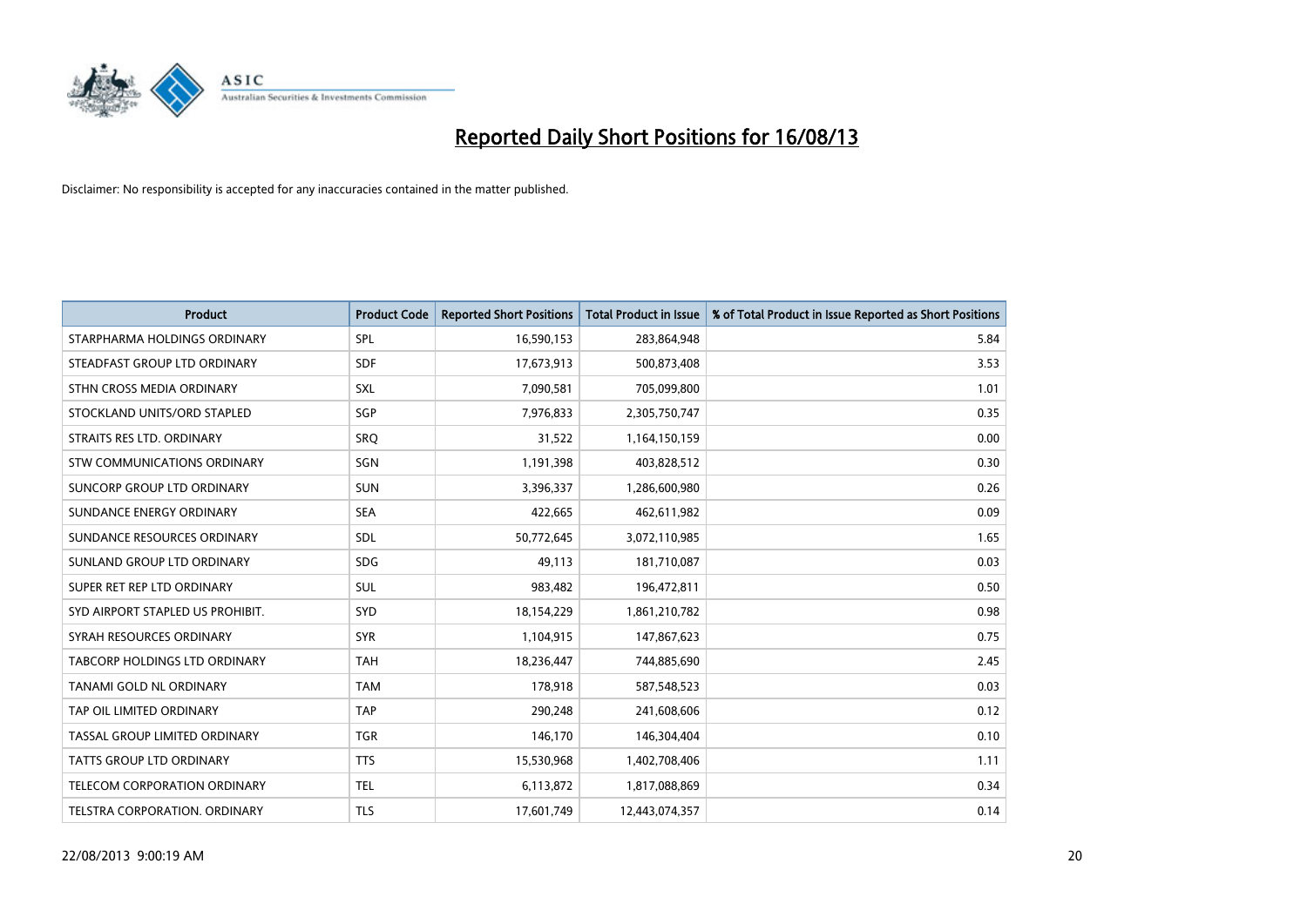

| <b>Product</b>                        | <b>Product Code</b> | <b>Reported Short Positions</b> | <b>Total Product in Issue</b> | % of Total Product in Issue Reported as Short Positions |
|---------------------------------------|---------------------|---------------------------------|-------------------------------|---------------------------------------------------------|
| TEN NETWORK HOLDINGS ORDINARY         | <b>TEN</b>          | 130,648,597                     | 2,586,970,845                 | 5.05                                                    |
| TERANGA GOLD CORP CDI 1:1             | <b>TGZ</b>          | 864,228                         | 174,491,981                   | 0.50                                                    |
| THE REJECT SHOP ORDINARY              | <b>TRS</b>          | 1,909,121                       | 28,826,248                    | 6.62                                                    |
| THORN GROUP LIMITED ORDINARY          | <b>TGA</b>          | 53,672                          | 148,897,155                   | 0.04                                                    |
| <b>TIGER RESOURCES ORDINARY</b>       | <b>TGS</b>          | 1,043,353                       | 674,770,269                   | 0.15                                                    |
| TOLL HOLDINGS LTD ORDINARY            | <b>TOL</b>          | 27,456,531                      | 717,133,875                   | 3.83                                                    |
| TOX FREE SOLUTIONS ORDINARY           | <b>TOX</b>          | 1,794,959                       | 132,519,859                   | 1.35                                                    |
| TPG TELECOM LIMITED ORDINARY          | <b>TPM</b>          | 1,150,890                       | 793,808,141                   | 0.14                                                    |
| <b>TRADE ME GROUP ORDINARY</b>        | <b>TME</b>          | 315,614                         | 396,017,568                   | 0.08                                                    |
| <b>TRANSFIELD SERVICES ORDINARY</b>   | <b>TSE</b>          | 31,280,785                      | 512,457,716                   | 6.10                                                    |
| TRANSPACIFIC INDUST. ORDINARY         | <b>TPI</b>          | 10,883,314                      | 1,578,563,490                 | 0.69                                                    |
| TRANSURBAN GROUP TRIPLE STAPLED SEC.  | <b>TCL</b>          | 1,267,606                       | 1,485,286,659                 | 0.09                                                    |
| TREASURY WINE ESTATE ORDINARY         | <b>TWE</b>          | 22,968,374                      | 647,227,144                   | 3.55                                                    |
| TROY RESOURCES LTD ORDINARY           | <b>TRY</b>          | 689,268                         | 164,568,698                   | 0.42                                                    |
| TWENTY-FIRST FOX INC A NON-VOTING CDI | <b>FOXLV</b>        | 1,332,963                       | 1,623,548,480                 | 0.08                                                    |
| TWENTY-FIRST FOX INC B VOTING CDI     | <b>FOX</b>          | 902,135                         | 1,112,242,654                 | 0.08                                                    |
| UGL LIMITED ORDINARY                  | UGL                 | 19,116,379                      | 166,511,240                   | 11.48                                                   |
| UNILIFE CORPORATION CDI 6:1           | <b>UNS</b>          | 674                             | 273,146,346                   | 0.00                                                    |
| UXC LIMITED ORDINARY                  | <b>UXC</b>          | 403,653                         | 308,906,770                   | 0.13                                                    |
| <b>VENTURE MINERALS ORDINARY</b>      | <b>VMS</b>          | 193,000                         | 287,320,170                   | 0.07                                                    |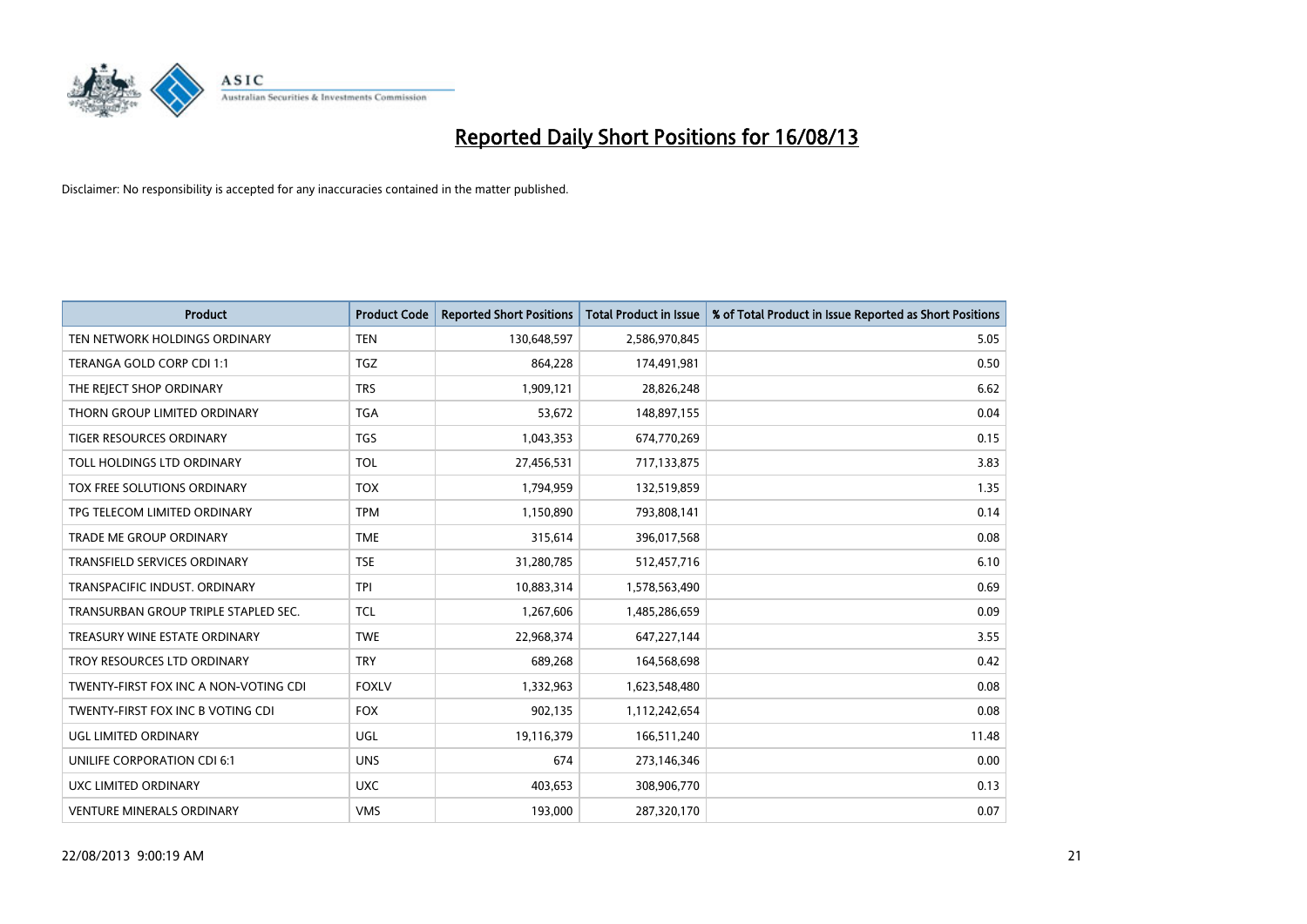

| <b>Product</b>                         | <b>Product Code</b> | <b>Reported Short Positions</b> | <b>Total Product in Issue</b> | % of Total Product in Issue Reported as Short Positions |
|----------------------------------------|---------------------|---------------------------------|-------------------------------|---------------------------------------------------------|
| VIRGIN AUS HLDG LTD ORDINARY           | <b>VAH</b>          | 92,519,193                      | 2,581,231,776                 | 3.58                                                    |
| <b>VIRTUS HEALTH LTD ORDINARY</b>      | <b>VRT</b>          | 11,000                          | 79,536,601                    | 0.01                                                    |
| <b>VOCUS COMMS LTD ORDINARY</b>        | <b>VOC</b>          | 53,059                          | 78,546,557                    | 0.07                                                    |
| <b>WDS LIMITED ORDINARY</b>            | <b>WDS</b>          | $\overline{7}$                  | 144,740,614                   | 0.00                                                    |
| WEBJET LIMITED ORDINARY                | <b>WEB</b>          | 1,428,663                       | 79,397,959                    | 1.80                                                    |
| <b>WESFARMERS LIMITED ORDINARY</b>     | <b>WES</b>          | 28,569,594                      | 1,006,674,601                 | 2.84                                                    |
| WESFARMERS LIMITED PARTIALLY PROTECTED | <b>WESN</b>         | 186,226                         | 150,518,997                   | 0.12                                                    |
| WESTERN AREAS LTD ORDINARY             | <b>WSA</b>          | 20,562,399                      | 196,843,803                   | 10.45                                                   |
| WESTERN DESERT RES. ORDINARY           | <b>WDR</b>          | 2,535,168                       | 392,493,317                   | 0.65                                                    |
| WESTFIELD GROUP ORD/UNIT STAPLED SEC   | <b>WDC</b>          | 7,455,641                       | 2,168,299,076                 | 0.34                                                    |
| WESTFIELD RETAIL TST UNIT STAPLED      | <b>WRT</b>          | 14,312,160                      | 2,995,945,800                 | 0.48                                                    |
| <b>WESTPAC BANKING CORP ORDINARY</b>   | <b>WBC</b>          | 27,406,153                      | 3,103,729,084                 | 0.88                                                    |
| WHITE ENERGY COMPANY ORDINARY          | <b>WEC</b>          | 42,413                          | 322,974,494                   | 0.01                                                    |
| WHITEHAVEN COAL ORDINARY               | <b>WHC</b>          | 105,761,761                     | 1,025,692,710                 | 10.31                                                   |
| WIDE BAY AUST LTD ORDINARY             | <b>WBB</b>          | 7,189                           | 36,238,600                    | 0.02                                                    |
| WINDIMURRA VANADIUM ORDINARY           | <b>WVL</b>          | 20,461                          | 19,284,366                    | 0.11                                                    |
| WOODSIDE PETROLEUM ORDINARY            | <b>WPL</b>          | 3,058,984                       | 823,910,657                   | 0.37                                                    |
| WOOLWORTHS LIMITED ORDINARY            | <b>WOW</b>          | 5,797,622                       | 1,250,229,801                 | 0.46                                                    |
| <b>WORLEYPARSONS LTD ORDINARY</b>      | <b>WOR</b>          | 5,212,061                       | 243,461,412                   | 2.14                                                    |
| WOTIF.COM HOLDINGS ORDINARY            | <b>WTF</b>          | 20,918,150                      | 211,736,244                   | 9.88                                                    |